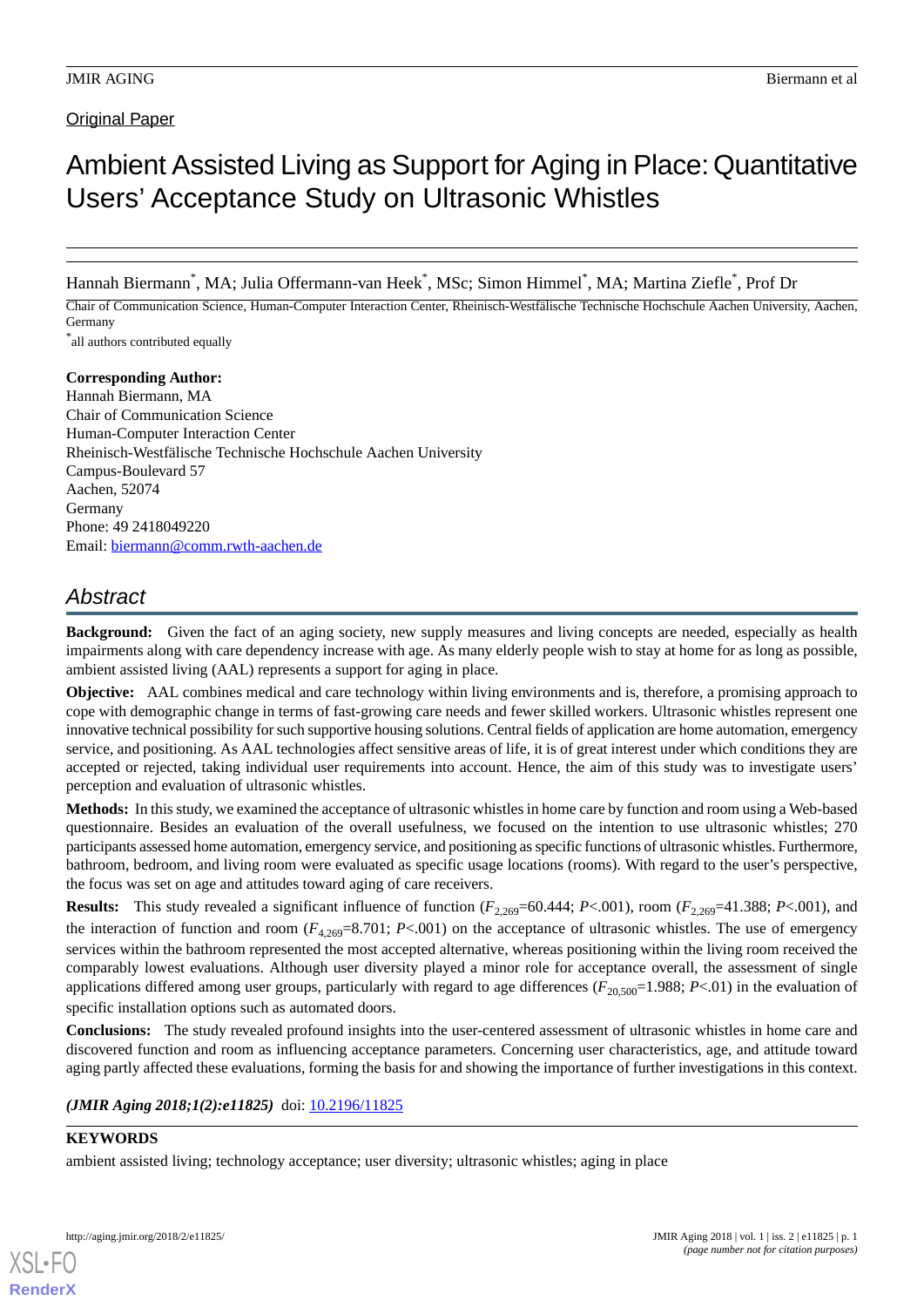## *Introduction*

## **Background**

Against the background of demographic change, today's society is affected by global shifts in population structure [\[1](#page-13-0)]. In Germany, for example, less young and a rising number of elderly people pose serious challenges, especially for health care [[2\]](#page-13-1). Although better living conditions and medical progress extend life expectancy, the risk for health impairments increases with age [[2\]](#page-13-1). In addition, chronic diseases (eg, diabetes) place new demands on the health care system [\[3](#page-13-2)]. Thus, nursing services face a growing amount of care-dependent people leading to shortcomings in the care supply [\[4](#page-13-3)]. As a consequence, it is observable that the majority of people in need of care are supplied with health services provided by relatives at home [[5\]](#page-13-4). Hence, concepts referring to aging in place have become more important [\[6](#page-13-5)].

In this context, ambient assisted living (AAL) technologies and systems offer great potentials to simplify and enhance everyday life for both sides, patient and (family) caregiver, by means of technology assistance [\[7\]](#page-13-6). This refers to either individual devices (eg, stair lifts) or integrated systems (such as fall alarm systems). In addition, considering that many elderly people do not want to move out of their home [\[8](#page-13-7)], AAL technologies provide reliable prevention and rehabilitation measures to live independently despite physical or mental restrictions [[7\]](#page-13-6). According to this, ultrasonic whistles—a specific technology to be used in supportive housing solutions (smart homes)—come up with new technical possibilities to support aging in place that are flexible in their application, retrofittable, cost-effective, and eco-friendly. The final ultrasonic whistle will be tiny and, thus, can be fitted in various places within the living environment such as furniture, textiles, or portable equipment on the body. Realizing an interconnectivity of infrastructure, major functions are home automation (eg, automated doors), safety prevention (eg, emergency services), and positioning (eg, fall detection)  $[9,10]$  $[9,10]$  $[9,10]$ . The handling is kept simple and also easy to use for people with disabilities, for example, by pressing a button. Technically, acoustic signals (ultrasound) are generated by actuation, coded by frequency, and inaudible to human ears. Referring to the durability of the ultrasonic whistle, first prototypes made of stiff plastic were quite damageable and sensitive when used in real-life scenarios. The air reservoir was frail toward fingernails when pushed from aside, the material got weak after several hundred times of pressing, and the reservoir got stuck down. In addition, the individual pressure strength and velocity lead to different frequencies. Using silicone as a softer raw material and adding a spring mechanism solved all problems toward reliability and durability; however, this prototype got a little bigger and needs to be scaled down for above-mentioned use cases. The decoding was taken over by receiving devices, installed in ceiling lights, for example, which activate the intended function and if required, forward data to third parties such as family caregivers, nursing services, or emergency centers. One major advantage of using this placing spot is that nearly all existing and new planned properties have ceiling lights; hence, you have electricity at a central point of each room. Concerning the microphones and receiving

 $XS$  $\cdot$ FC **[RenderX](http://www.renderx.com/)** technology, first prototypes used a 4-channel ultrasonic sensor wired to a personal computer via ethernet for real-time data processing, gaining a robust algorithm to detect ultrasonic whistles. Last prototypes were implemented in embedded systems into multisensors in the ceiling. Transmission for existing projects can be realized through the very robust DECT (wireless connection) standard or for new projects using Konnex (KNX) wiring (a standard for building automation), which can be connected to uninterruptible power supply systems, which are standard in hospitals or case-sensitive buildings.

As AAL technologies are used in sensible and intimate home care contexts, their acceptance is not given without restrictions and highly dependent on individual requirements, for example, related to needs for safety, privacy, and autonomy but also to the general willingness of individuals to accept technology at home. Thus, it needs to be considered to what extent user diversity gains an impact on AAL acceptance [\[11](#page-14-0)]. In this context, prior user studies examined decisive influencing factors, for instance, gender [\[12](#page-14-1)], age [\[13](#page-14-2),[14\]](#page-14-3), and experience with care [[15\]](#page-14-4). Provided that elderly people wish to decide on their living situation [[8\]](#page-13-7), it is of great interest under which conditions they are (not) willing to accept the implementation of AAL technologies for specific contexts of use. Concerning home care, previous research showed that technology types and installation sites affect AAL acceptance [[16,](#page-14-5)[17](#page-14-6)].

To the best of the authors' knowledge, there has been no empirical study directed to the acceptance of ultrasonic whistles in home care so far. Thus, this study aimed to examine the user's acceptance of ultrasonic whistles, with special regard to their functions and usage locations (rooms). With regard to the importance of users'diversity, we particularly focused on health status, user experience with (AAL) technologies, gender, age, and aging, and related their impact on the willingness to use AAL technologies.

## **Ambient Assisted Living for Aging in Place**

In this section, AAL is described as a chance for aging in place, with special attention given to ultrasonic whistles as an innovative technology. According to the current development of demographic change, growing potentials of AAL technologies in an aging society are outlined first. Thereafter, we discuss existing technology acceptance models, particularly focusing on a lack of knowledge referring to the influence of user diversity on the acceptance of specific AAL technologies. In this context, the focus is set on the factors of age and attitudes toward aging in relation to AAL acceptance.

### **Ambient Assisted Living Potentials in an Aging Society**

In Germany, demographic change causes an aging society combined with a declining population [[18\]](#page-14-7). By 2060, the predicted number of inhabitants will range between 67.6 million and 73.1 million (depending on the scale of net immigration), provided that 1 out of 3 will be aged 65 years or older and the number of 70-year-olds will be almost twice of the newborns [[2\]](#page-13-1). This shift in the age structure is because of persistently low birth rates and increasing life expectancy because of improved infrastructure and medical technological progress [\[18](#page-14-7)]. Aging involves the risk of health impairments such as physical or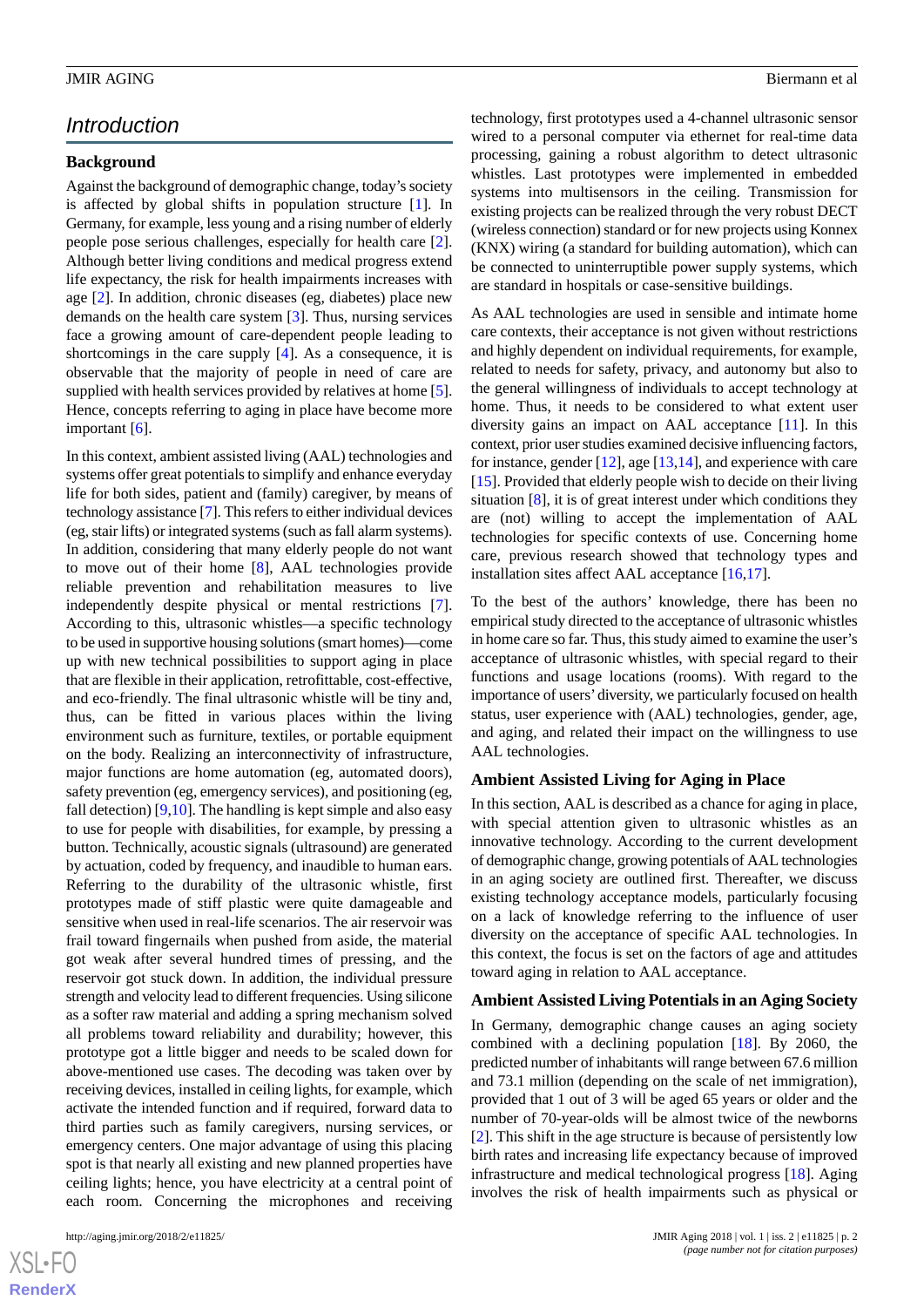mental diseases (eg, cardiac insufficiency and dementia). Hence, the growth of an aging society poses major challenges, especially affecting the health care sector. Although the need for long-term care increases sharply beyond the age of 75 years [[18\]](#page-14-7), nursing staff decreases, as there are fewer people in working age resulting in a lack of care [\[4](#page-13-3)]. In 2015, more than two-thirds (2.08 million) of all German care-dependent people (2.9 million) received domiciliary care, provided that the majority (1.38 million) was cared for exclusively by family caregivers [[5\]](#page-13-4).

AAL as a support for aging in place offers a great potential to enable frail and elderly people to handle daily life autonomously and relieve caregivers [\[7](#page-13-6)]. In general, aging in place is defined as "the ability to live in one's own home and community safely, independently, and comfortably, regardless of age, income, or ability level" [\[19](#page-14-8)]. Next to individual perceptions of life satisfaction [[20\]](#page-14-9), well-being [\[21\]](#page-14-10), and senses [\[8\]](#page-13-7), research focus is set on supportive housing solutions [[22\]](#page-14-11), with special regard to smart homes [\[23](#page-14-12)]. Smart homes are commonly understood as "digital environments that are sensitive, adaptive, and responsive to human needs" [\[24](#page-14-13)]. According to this, they are particularly suited for AAL providing reliable measures aimed at prevention, rehabilitation, and practical support in everyday life by means of technology assistance [\[25](#page-14-14)]. Apart from single technologies (eg, blood pressure monitors and wheelchairs), intelligent (smart) home environments are provided with software for multipurpose usage that is integrated unobtrusively into the living space to operate infrastructure [[26\]](#page-14-15). On the basis of the idea of ubiquitous computing [\[27](#page-14-16)], smart homes support daily life by monitoring users' behavior, technically realized through wireless interconnectivity (eg, sensor technologies for home automation and fall detection) and operated via user-friendly devices that facilitate natural communication and interaction through speech, gestures, and familiar interfaces, for instance, mobile phones [[7](#page-13-6)]. Major applications for home care are medical monitoring and rehabilitation (eg, medication reminder and vital parameter monitoring), safety prevention (eg, floor sensors for fall detection), and home automation (eg, automatic lighting) [[28-](#page-14-17)[31](#page-14-18)].

In that respect, ultrasonic whistles could offer innovative technical possibilities for supportive housing solutions. They are small and unobtrusive and can be integrated into a variety of home locations. Next to fixed and local installations (eg, wall switches), it is possible to integrate ultrasonic whistles into wearable devices (eg, emergency call wristband). Respective designs are variable too and can be used to prevent stigmatization, as for instance, covert and aesthetic installations with regard to (younger) users who are still mobile and able to move actively. However, accessibility—especially for users with physical or motoric disabilities—can be guaranteed on demand in terms of coarse buttons, for example, that are easy to use and robust without risks of injury. As it is possible to place the ultrasonic whistle in different spots within immediate reach, depending on users' requirements and their living environment, its application—including emergency situations is reliable and safe. As ultrasonic whistles are a holistic assistance system, they can be flexibly adapted to individual user's needs such as the automation of household tasks, safety,

and fall prevention, as well as movement detection. In its specific function, the ultrasound is generated mechanically (eg, via button press), without using electricity or batteries. Hence, when using ultrasonic whistles, energy is produced in an environmentally friendly way, which represents a key feature [[10\]](#page-13-9), especially compared with equivalent assistance systems such as more complex and into-the-floor integrated sensor systems. However, there is only little knowledge about the user-centered perception and acceptance of ultrasonic whistles with regard to their technical possibilities in home care.

## **Technology Acceptance, Ambient Assisted Living, and User Diversity**

Previous research in the field of perception and acceptance of AAL technologies and systems revealed mainly positive evaluations by diverse user groups with regard to age, aging, and experience with disabilities [\[15](#page-14-4),[32](#page-14-19)[,33](#page-14-20)]. At the center of those studies, perceived benefits in terms of a more independent, autonomous, and longer life at the own home environment contrast with perceived barriers, for example, feelings of surveillance, a perceived invasion of privacy, as well as feelings of isolation [\[34](#page-14-21)-[36\]](#page-15-0). In particular, numerous qualitative studies (eg, interviews [\[32](#page-14-19)] and focus groups [\[17](#page-14-6),[37\]](#page-15-1)) explored perceptions of AAL technologies in people older than 60 years. As key results, the older participants valued the opportunity given by AAL of staying longer at their own home, they understood the crisis in care (lack of caregivers and increasing proportions of people in need of care), as well as the potential of AAL technologies to relieve people in need of care, their caregivers, and the care sector itself. However, they also expressed concerns as they feared a dependency on not easy to control technologies, an invasion of privacy by storage or transfer of personal data, and a substitution of human caregivers by technology. Besides qualitative investigations, these motives and barriers have been confirmed by numerous quantitative surveys [[15,](#page-14-4)[16](#page-14-5)]. Predominately, generic AAL systems have been investigated so far (mostly not specific systems nor specific functions). However, there is a lack of knowledge about the interplay of specific AAL functions and application areas in home care and its importance for AAL acceptance.

For investigating the acceptance of assisting information and communication technologies and AAL technologies, well-known and widely spread acceptance models such as technology acceptance model [\[38](#page-15-2)], unified theory of acceptance and use of technology [\[39](#page-15-3)], and their adapted versions were frequently used in the past years. These models (in particular mentioned in David's study [[38\]](#page-15-2)) are useful to predict the acceptance of innovative technologies by key constructs such as the perceived ease of use and the intention to use a specific technology. Those models are, however, quite generic and do not cover different contexts of use, usage situations, or specific user groups. Hence, the model has to be extended and specifically tailored to the ultrasonic whistle technology and their functions. For the application here, we added the functions (contrasting home automation, emergency service, and positioning) and the application areas (bathroom, bedroom, and living room) based on a preceding qualitative study to the ease-of-use and intention-to-use dimensions. In addition, previous studies and models showed the importance of integrating demographic user

 $XS$ -FO **[RenderX](http://www.renderx.com/)**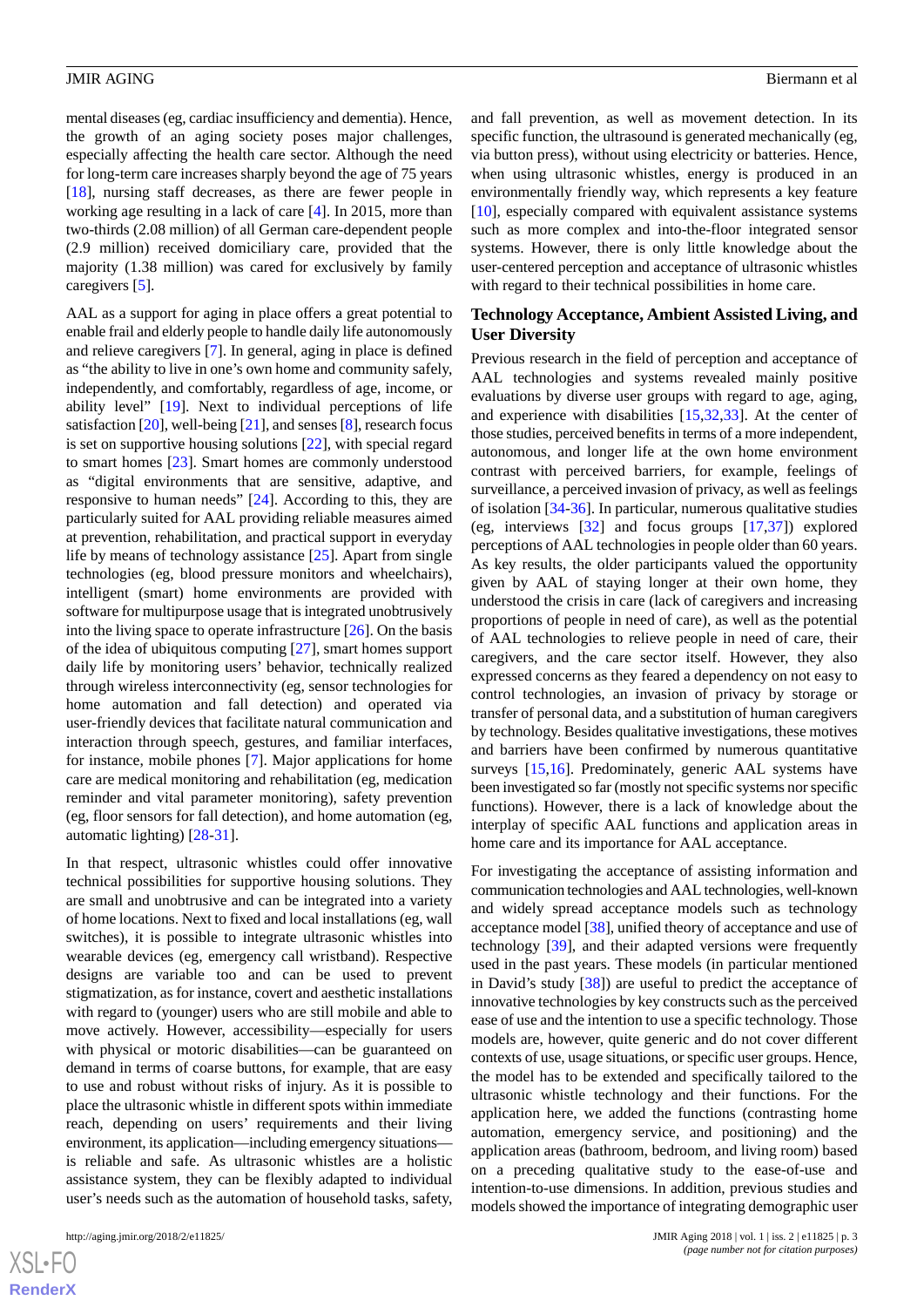factors and individual attitudes into technology acceptance research, in general and in research referring to AAL technology acceptance, in particular (eg, [[39\]](#page-15-3) and AAL-related research: eg, [\[15](#page-14-4),[40\]](#page-15-4)).

## **Age, Aging, and Their Impact on Ambient Assisted Living Acceptance**

As the risk for health impairments increase with age [\[18](#page-14-7)], elderly people represent a major user group concerning AAL. Although AAL technologies facilitate everyday life offering great potentials for aging in place, their acceptance is not given without restrictions and is dependent on individual requirements and the extent to which innovative technology is perceived useful [\[14](#page-14-3),[16\]](#page-14-5). This is especially the case in older adults, which is a highly heterogeneous user group, with special regard to biological age, technical generations, and attitudes toward aging [[13](#page-14-2)[,41](#page-15-5)-[44\]](#page-15-6).

In general, there is evidence that the willingness to use AAL is high, refuting widespread stereotypes against technophobia among seniors [\[13](#page-14-2),[41](#page-15-5)[,42](#page-15-7)]. However, it is also recognized that older users show comparatively low levels of expertise and confidence when dealing with technology, which can be explained against their generational background [\[42](#page-15-7)[,43](#page-15-8)]. Hence, elderly people rather hesitate to adopt innovative technology compared with younger groups [\[45](#page-15-9)]. In addition, age-related motoric and cognitive impairments can make it difficult to handle technology and, thus, may limit its acceptance.

Recent studies indicate a link between attitudes toward aging (eg, related to quality of life, social integration, active aging, and dealing with change) and AAL acceptance, provided that people with positive aging concepts are more willing to accept AAL technologies than people with negative attitudes toward aging [[40,](#page-15-4)[44](#page-15-6)]. This leads to the assumption that individual attitudes and perceptions are at least as important as demographic factors in this context. Hence, it is worth considering whether and to what extent a connection between age, aging, and AAL acceptance exists. Concerning the adoption of innovative technology, special attention is required toward personal characteristics and requirements to reduce potential barriers for greater access and usage at older age.

## *Methods*

## **Aim of Study and Research Questions**

The aim of this study was to validate the influence of individual factors on the acceptance of ultrasonic whistles in home care, with special regard to function and room. Considering user diversity, we focused on age and attitudes toward aging in relation to AAL acceptance based on previously conducted interview studies [\[40](#page-15-4)]. To provide statistical evidence in this context, a quantitative online questionnaire study was conducted addressing the following research questions (RQ):

*RQ1:* In regard to which functions, contrasting home automation, emergency service, and positioning, is the use of ultrasonic whistles accepted or rejected?

*RQ2:* In regard to which rooms, contrasting bathroom, bedroom, and living room, is the use of ultrasonic whistles accepted or rejected?

*RQ3:* Do user diversity factors, in particular age and attitudes toward aging but also gender, affect the assessment of ultrasonic whistles with regard to function and room?

The questionnaire was conducted as an open survey in Germany in summer 2017. Concerning the sample construction, the focus was set on three different age groups, with special regard to young (≤40 years), middle-aged (41-70 years), and elderly (≥71 years) people as they may differ in their perception and acceptance of innovative technology against generation differences. Participation was voluntary and anonymous. The participants were acquired by personal contact, email, and social media without payment and provided with a link to access the questionnaire. To reach a broad sample, particularly with regard to elderly people, paper-and-pencil questionnaires were additionally used. Thereafter, the questionnaire design was outlined in detail, before a sample description was given.

## **Questionnaire Design**

The questionnaire items were based on literature review according to the current state of research and prestudy results [[40\]](#page-15-4). Overall, the questionnaire covered 33 questions within different sections (illustrated in [Figure 1\)](#page-4-0).

Initially, demographic data were collected such as age, gender, education, living situation, and health status. In connection with that, data about the current use of AAL technologies were collected, particularly with regard to blood pressure monitor, emergency service, bath lift, wheelchair, and motion sensor (answer options: yes or no). Subsequently, functional independence questions [\[46](#page-15-10)] were asked concerning the ability to handle activities of daily living, especially self-care, sphincter control, mobility, locomotion, communication, and social cognition (6 items; 7-point Likert scale with *min*=1: "in complete need of assistance" and *max*=7: "full autonomy"; Cronbach alpha=.907 by deleting the item *social cognition*).

Thereafter, the participants were asked to evaluate attitudes toward aging referring to the categories of health, dealing with change, active aging, social integration, and autonomy [[40\]](#page-15-4) on a 6-point Likert scale (*min*=1: "strongly disagree" and *max*=6: "strongly agree"). In total, 10 items (Cronbach alpha=.807; n=259) were used to measure positive (4 items) and negative (6 items) attitudes toward aging (see [Textbox 1\)](#page-4-1).

In addition, the participants were asked to assess their attitude toward technology (ATT) [\[48](#page-15-11)], such as technical experience, interest, and trust when dealing with technology (5 items; 6-point Likert scale with *min*=1: "strongly disagree" and *max*=6: "strongly agree"; Cronbach alpha=.899).

The acceptance of ultrasonic whistles in home care was evaluated within four sections structured as follows: (1) the overall use of ultrasonic whistles and the assessment focused on specific functions, namely, (2) home automation, (3) emergency service, and (4) positioning, with special regard to different usage locations, which were bathroom, bedroom, and living room.

```
XS\cdotFC
RenderX
```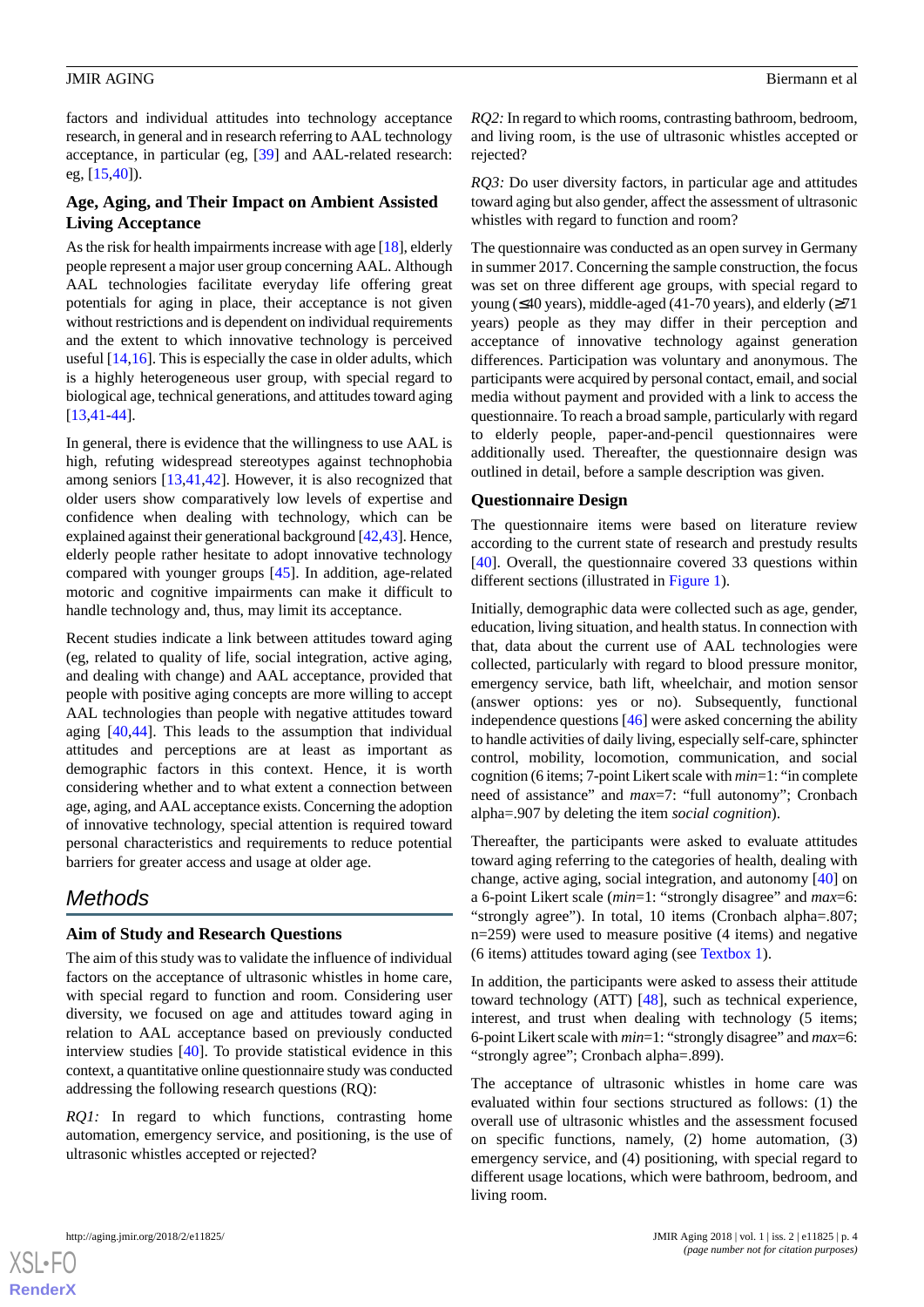<span id="page-4-0"></span>Figure 1. The illustration shows the questionnaire's structure divided into 2 parts: user factors (left) and the assessment of ultrasonic whistles (right). AAL: ambient assisted living.



<span id="page-4-1"></span>Textbox 1. Categories and items (translated from German) referring to attitudes toward aging. Items measuring negative attitudes toward aging are coded reverse (R).

|           | Health                               |  |  |  |
|-----------|--------------------------------------|--|--|--|
| $\bullet$ | Decreasing health (R)                |  |  |  |
| $\bullet$ | Being less fit and lively $(R)$ [47] |  |  |  |
|           | Dealing with change                  |  |  |  |
| $\bullet$ | Being more relaxed                   |  |  |  |
| $\bullet$ | Less enjoyment $(R)$ [47]            |  |  |  |
|           | Active aging                         |  |  |  |
| $\bullet$ | Making plans                         |  |  |  |
| $\bullet$ | Keep on learning [47]                |  |  |  |
|           | Social integration                   |  |  |  |
| $\bullet$ | Staying in contact                   |  |  |  |
| $\bullet$ | Loneliness $(R)$ [47]                |  |  |  |
|           | Autonomy                             |  |  |  |
| $\bullet$ | Being a burden to others             |  |  |  |
| $\bullet$ | Being dependent (R) [40]             |  |  |  |
|           |                                      |  |  |  |

Overall, the assessment followed a two-step procedure within each section (1 to 4, provided that the sequence of sections was randomized). First, an evaluation of the perceived usefulness according to the rooms in question (bathroom, bedroom, and living room) was conducted using emoticons on a symbolic scale (3 items per section; see [Table 1\)](#page-5-0). Thereafter, the participants were asked to assess the respective use intention on a 6-point Likert scale (3 items per section, with all over Cronbach alpha>.9; see [Table 1\)](#page-5-0).

In addition, specific applications were evaluated on 6-point Likert scales (*min*=1: "strongly disagree" and *max*=6: "strongly agree") such as applications at doors for home automation, wearables for emergency service, and floor applications for

positioning (16 items in total, with all over Cronbach alpha>.9; see [Textbox 2\)](#page-5-1).

At the end of each section, the participants were faced with a final decision concerning the acceptance or rejection of ultrasonic whistles with regard to different usage situations (see [Textbox 3](#page-5-2)), measured on a 6-point Likert scale (*min*=1: "strongly disagree" and *max*=6: "strongly agree"; 3 items per section, with all over Cronbach alpha<.7 in sections 1 to 3 and alpha=.740 in section 4).

Overall, mean values above the scale center (mean>3.5) indicated acceptance, whereas mean values below the average (mean<3.5) were interpreted as rejection.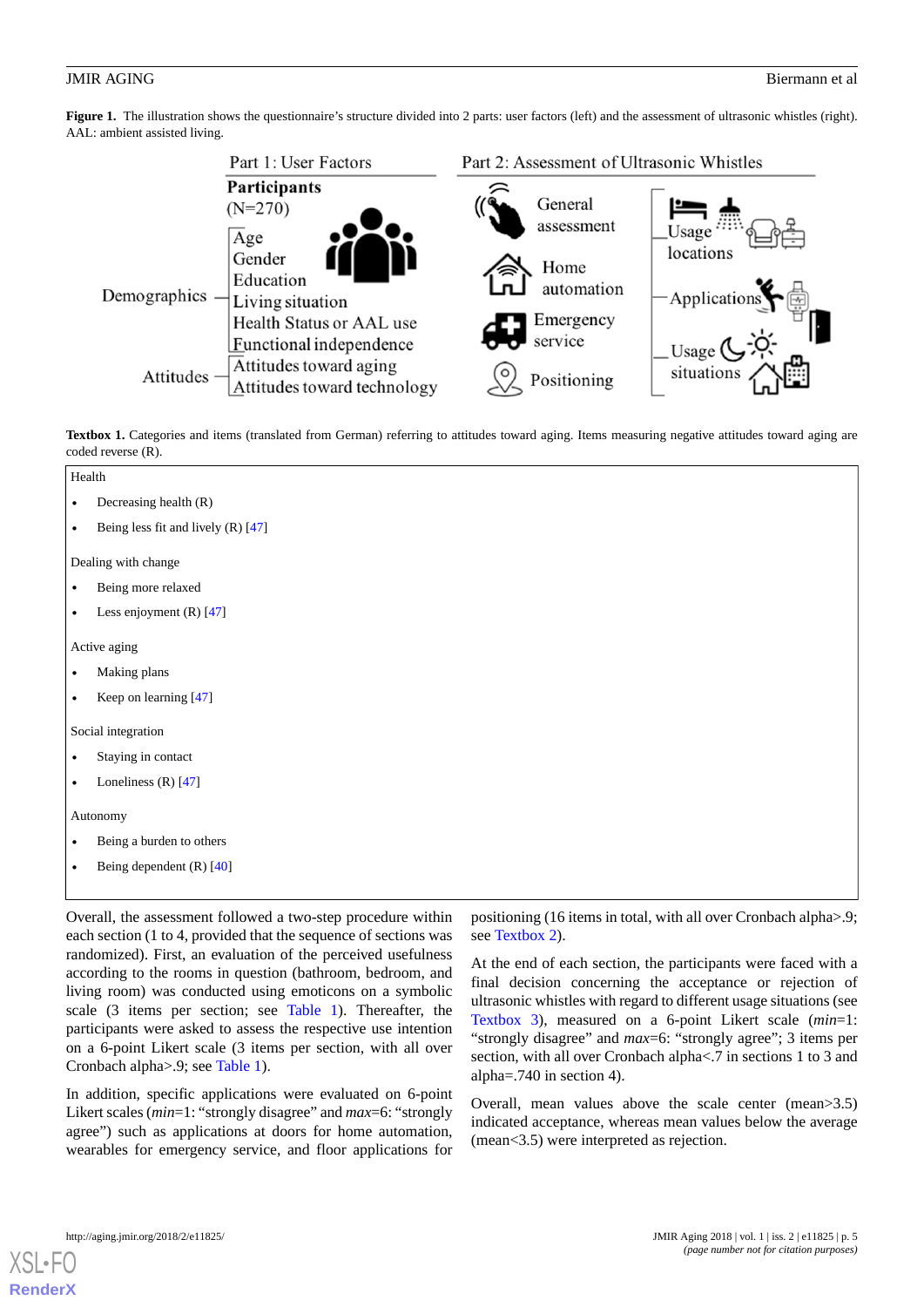<span id="page-5-0"></span>**Table 1.** Evaluation of ultrasonic whistles by function and room referring to their perceived usefulness and use intention. For the perceived usefulness, we used symbolic answering patterns (smileys indicating rejection, abstention, or acceptance). For the use intention, we used 6-point Likert scales (min=1 "strongly disagree" and max=6 "strongly agree").

| Assessment sections | Perceived usefulness                                                           | Use intention                                                                                                        |
|---------------------|--------------------------------------------------------------------------------|----------------------------------------------------------------------------------------------------------------------|
| Ultrasonic whistle  | I consider ultrasonic whistles as useful in bathroom/bed-<br>room/living room. | I would use ultrasonic whistles in bathroom/bedroom/living<br>room.                                                  |
| Home automation     | I consider home automation as useful in bathroom/bed-<br>room/living room.     | I would use home automation in bathroom/bedroom/living<br>room.                                                      |
| Emergency service   | I consider emergency service as useful in bathroom/bed-<br>room/living room.   | I would use emergency service in bathroom/bedroom/living<br>room.                                                    |
| Positioning         | room.                                                                          | I consider positioning as useful in bathroom/bedroom/living I would use positioning in bathroom/bedroom/living room. |

<span id="page-5-1"></span>Textbox 2. Evaluation of ultrasonic whistles referring to specific installations and conditions.

| I would use ultrasonic whistles                                                       |  |  |
|---------------------------------------------------------------------------------------|--|--|
| at doors                                                                              |  |  |
| at windows                                                                            |  |  |
| in cupboards                                                                          |  |  |
| at chairs                                                                             |  |  |
| in wall switches                                                                      |  |  |
| in floor mats                                                                         |  |  |
| I would wear ultrasonic whistles in emergency call wristbands                         |  |  |
| during the day                                                                        |  |  |
| at night                                                                              |  |  |
| when I am alone                                                                       |  |  |
| at any time                                                                           |  |  |
| I would use ultrasonic whistles in floors for fall detection                          |  |  |
| in floor mats (detection)                                                             |  |  |
| in doorsills                                                                          |  |  |
| in floorboards or tiles                                                               |  |  |
| in carpets                                                                            |  |  |
| in selected parts of the dwelling                                                     |  |  |
| throughout the home                                                                   |  |  |
|                                                                                       |  |  |
| Textbox 3. Evaluation of ultrasonic whistles referring to different usage situations. |  |  |

<span id="page-5-2"></span>I would use ultrasonic whistles/home automation/emergency service/positioning

… in personal care situations

… for the care of relatives

… at the present time

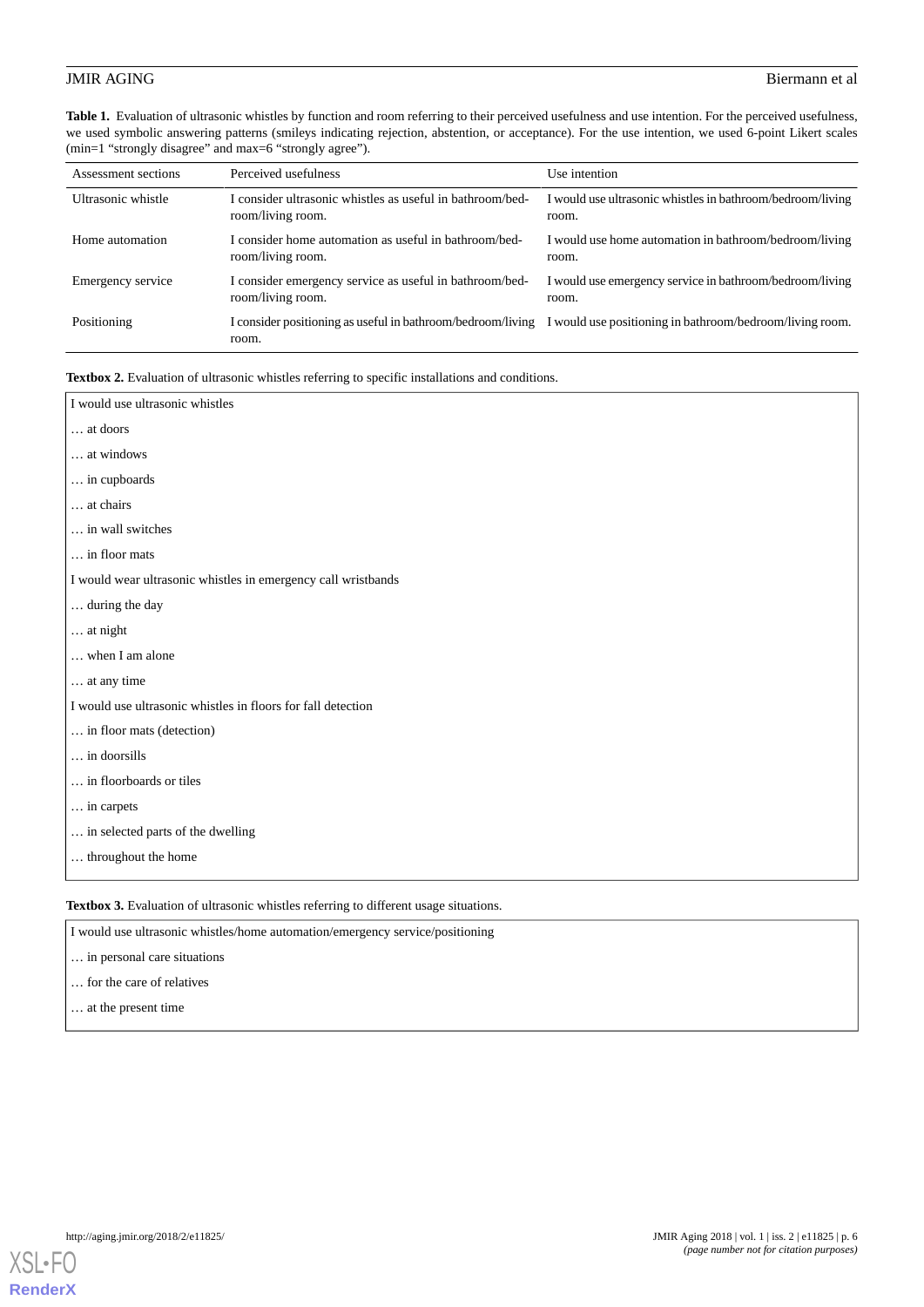<span id="page-6-0"></span>**Figure 2.** The illustration demonstrates the use of ultrasonic whistles by touch as for emergency service (left) and positioning (right).



## **Instruction**

As ultrasonic whistles represent an innovative assistance system, the participants were informed about technical core features and application options in advance. To reach a high understandability and to provide an idea of the functions of ultrasonic whistles, a drawing of the exemplary usage situations of ultrasonic whistles was given, see [Figure 2](#page-6-0): emergency buttons (left) and sensitive floors for fall detection (right, based on [\[9](#page-13-8)]). In addition, we provided a short scenario to ensure that all participants had the same level of knowledge in this context:

*Imagine that either you or relatives are in need of home care due to health restrictions. Ultrasonic whistles make it possible to life actively and autonomously, though. Its implementation is unobtrusive. As ultrasonic signals are generated by touch, no electrical power is needed. Based on diverse whistle lengths, each ultrasonic whistle produces an individual signal, which is transmitted by air towards a receiver (e.g., installed in ceiling lights) to activate a specific function defined in advance, such as automatic door opening or further home automated tasks, emergency calls to relatives or nursing services, and positioning to detect danger and fall situations.*

Pretests with participants in diverse ages ensured an overall understanding of the material and a maximum response time of 20 min with regard to all target groups.

## **Sample Description**

A total of 354 people participated in the questionnaire study. Of these, 84 had to be excluded from statistical analyses because of incomplete datasets. In all, a sample of 270 remained, of which 164 participants were female (164/270, 60.7%) and 106 were male (106/270, 39.3%). As the population share of women increases with age, especially concerning people aged 60 years

and older [\[18](#page-14-7)], gender distribution can be explained in terms of demographic change. The participants' age ranged from 18 to 93 years, with an average of 54.7 years (SD 14.67). According to the distribution (see [Figure 3](#page-7-0)), we formed three age groups that showed peaks corresponding to the current age structure of Germany's population [\[49](#page-15-13)].

With 42.2% (114/270) holding a university degree, the participants were educated above average [\[50](#page-15-14)]. Regarding their housing situation, most of the participants (188/270, 69.9%) lived in residential communities.

The majority (251/270, 92.9%) indicated that they wanted to stay at home for as long as possible at older age. The overall health status was good; 34.1% (92/270) were affected by chronic diseases, 18.5% (50/270) reported current health issues, and 5.2% (14/270) were care dependent with the help of family caregivers or nursing services, for example. Functional independence was high (mean 6.86 [SD 0.65]) and the use of AAL technologies was rather low (86/270, 31.9%). Overall, blood pressure monitors were most commonly used (137/270, 50.7%), followed by motion sensors (43/270, 15.9%), wheelchairs (13/270, 4.8%), emergency services (10/270, 3.7%), and bath lifts (4/270, 1.5%). In general, attitudes toward technology (mean 4.55 [SD 1.00]) and aging (mean 4.1 [SD 0.71]) were positive.

Correlation analyses (see [Table 2\)](#page-7-1) revealed significant relations between attitude toward aging and functional independence (*rs*=.138; *P*<.05). In addition, a relation between ATT and functional independence was observable  $(r<sub>s</sub>=.129; P<.05)$ . Besides, age correlated with ATT (*rs*=−.227; *P*<.001) and functional independence (*rs*=−.216; *P*<.001). Interestingly, age and attitude toward aging were not related  $(r_s = .005; P = .94)$ ; thus, older adults did not report different attitudes toward aging in comparison with younger adults.

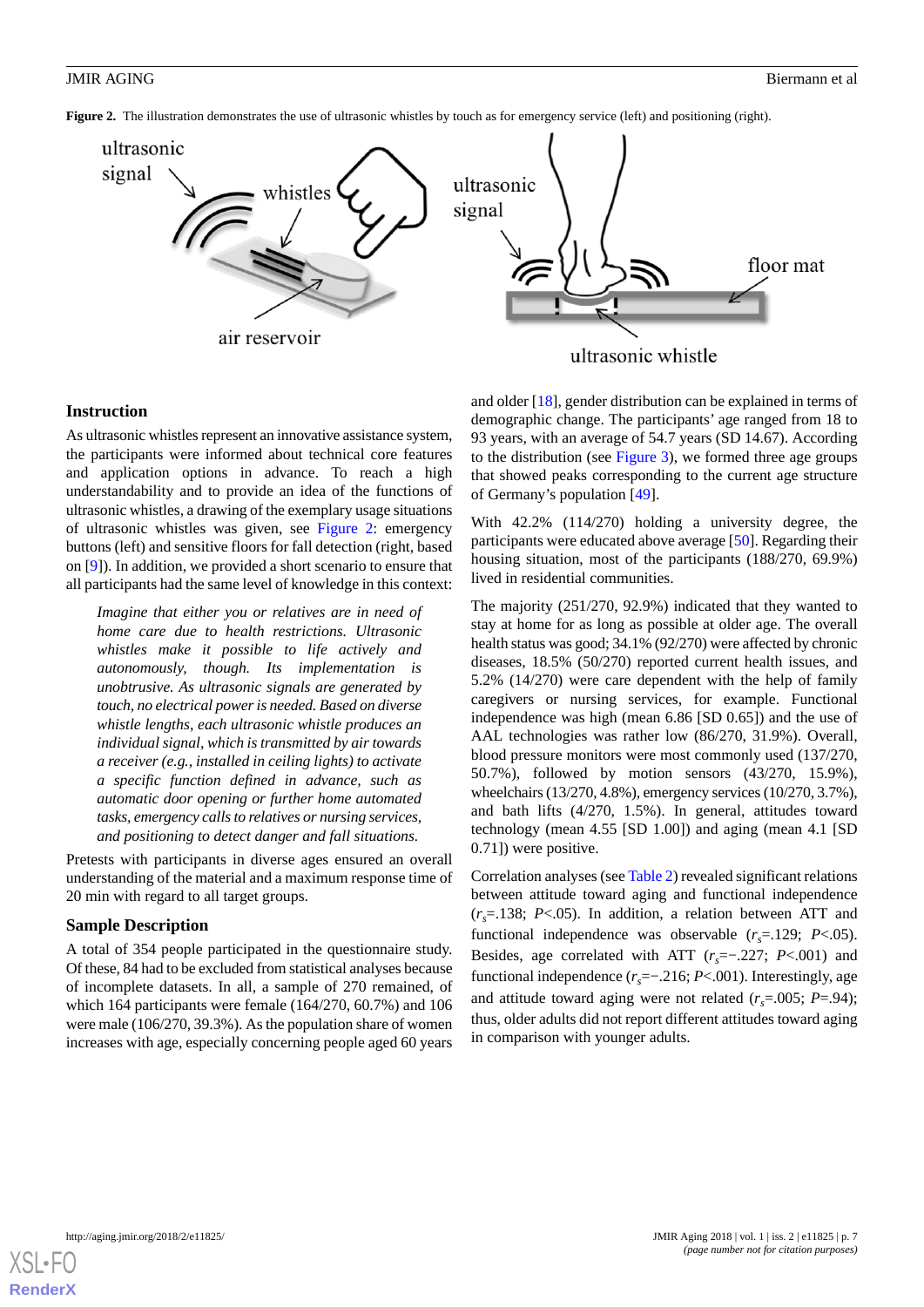### <span id="page-7-0"></span>Figure 3. Age distribution ranging from 18 to 93 years with separation in age groups.



<span id="page-7-1"></span>

| <b>Table 2.</b> Correlations of demographic and individual user factors. |  |
|--------------------------------------------------------------------------|--|
|--------------------------------------------------------------------------|--|

| User factors               | Age | Attitude toward aging | Attitude toward technology | Functional independence |
|----------------------------|-----|-----------------------|----------------------------|-------------------------|
| Age                        |     | .005                  | $-.227^b$                  | $-.216^{b}$             |
| Attitude toward aging      |     |                       | .092                       | .138 <sup>c</sup>       |
| Attitude toward technology |     |                       |                            | .129 <sup>c</sup>       |
| Functional independence    |     |                       |                            |                         |

<sup>a</sup>Not applicable.

 $b_{P<.001}$ .

 $c_{P<.05}$ 

## **Aging and Its Characteristics**

Overall, aging has to be understood as a complex factor, not only because the population share of people in later age is steadily rising but also as the onset of aging and the forms and extent vary interindividually [\[11](#page-14-0)]. For the analysis of user factors, we compared young, middle-aged, and elderly age groups (see [Table 3\)](#page-8-0). Hence, younger users (mean 4.92 [SD 1.01]) shared rather positive ATT compared with middle-aged (mean 4.61 [SD 0.93]) and elderly people (mean 3.89 [SD 1.14]), which can be explained with regard to different technology generations [[51\]](#page-15-15). Concerning this study's sample, the group of middle-aged people (born between 1947 and 1976) primarily experienced household and computer technologies, whereas the group of younger adults (born between 1977 and 1999) grew up with internet and social media as a part of the internet generation and so-called digital natives. By contrast,

[XSL](http://www.w3.org/Style/XSL)•FO **[RenderX](http://www.renderx.com/)**

the group of elderly people (born between 1924 and 1946) gained comparatively low experiences when dealing with technology because of the historical circumstances of their past.

Moreover, people with positive attitudes toward aging, who were optimistic about life quality in later age along with possibilities for living independently, active aging, fairly well health, and social inclusion, slightly tended to state more positive attitudes toward technology (mean 4.62 [SD 0.90]) compared with the group of participants with negative aging concepts (mean 4.29 [SD 1.29]), who were concerned about social isolation, dependency on others, restrictions on life quality, and reduced mobility because of physical and mental diseases (see [Table 4](#page-8-1)).

Hence, it is not only important to explore single user factors but, in fact, to discover their interaction effects with regard to different contexts of use.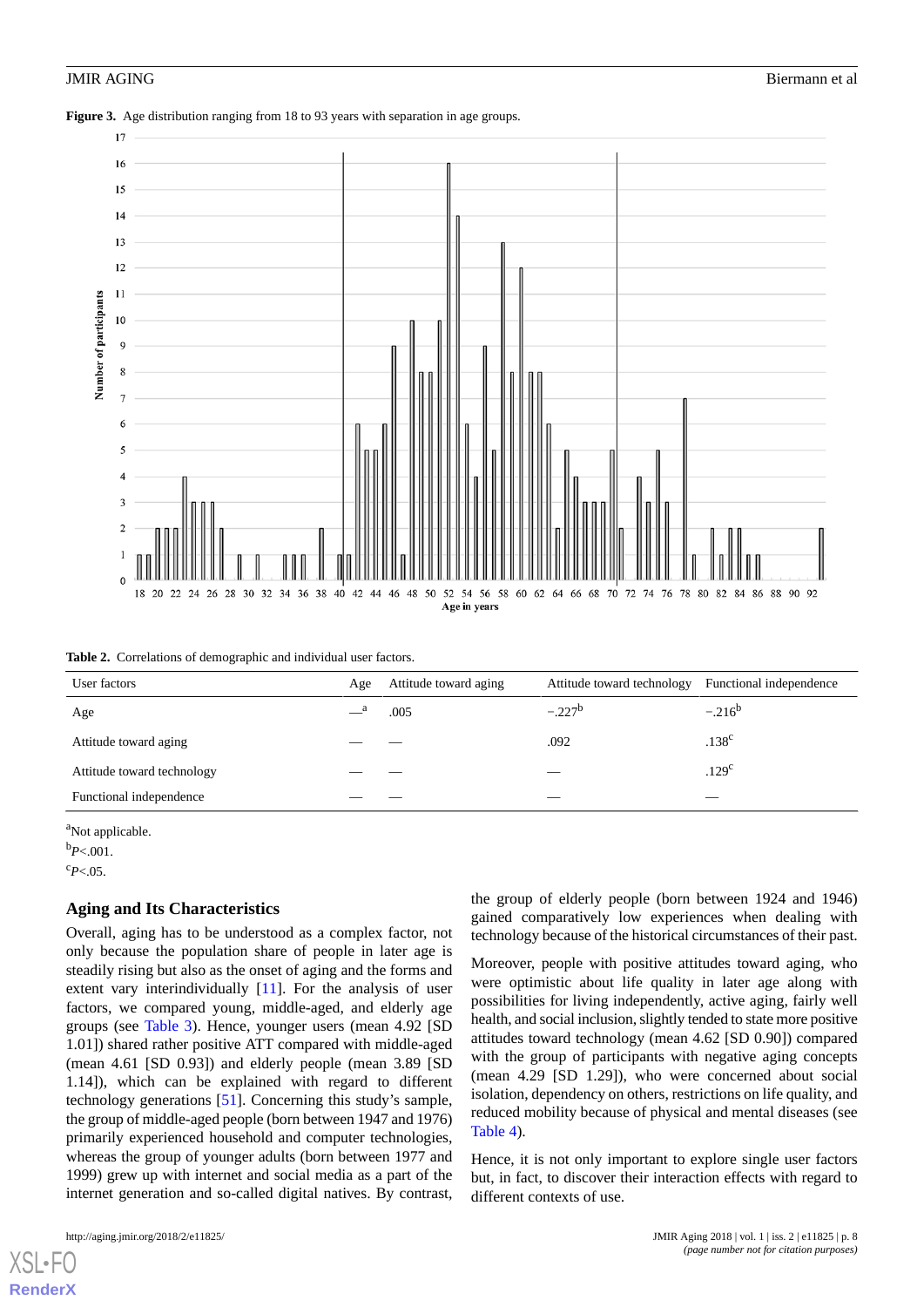<span id="page-8-0"></span>**Table 3.** Descriptive profiles of young (≤40 years), middle-aged (41-70 years), and elderly (≥71 years) age groups.

| User factors                                  | Young $(n=31)$ | Middle-aged $(n=203)$ | Elderly $(n=36)$ |
|-----------------------------------------------|----------------|-----------------------|------------------|
| Age (years), mean (SD)                        | 26.29(6.00)    | 54.85 (7.28)          | 78.31 (5.40)     |
| Gender, $n$ $(\%)$                            |                |                       |                  |
| Female                                        | 20(65)         | 126(62.1)             | 18(50)           |
| Male                                          | 11(36)         | 77 (37.9)             | 18(50)           |
| Attitude toward technology (max=6), mean (SD) | 4.92(1.01)     | 4.61(0.93)            | 3.89(1.14)       |
| Attitude toward aging (max=6), mean (SD)      | 3.91(0.89)     | 4.16(0.65)            | 3.89(0.80)       |
| Functional independence (max=7), mean (SD)    | 6.99(0.36)     | 6.88(0.65)            | 6.64(0.84)       |

<span id="page-8-1"></span>**Table 4.** Descriptive profiles of aging groups with positive and negative attitudes.

| User factors                                   | Positive aging attitudes $(n=214)$ | Negative aging attitudes $(n=56)$ |  |
|------------------------------------------------|------------------------------------|-----------------------------------|--|
| Age (years), mean (SD)                         | 54.46 (13.25)                      | 55.61 (19.27)                     |  |
| Gender, $n$ $\left(\frac{9}{6}\right)$         |                                    |                                   |  |
| Female                                         | 133(62.1)                          | 31(55)                            |  |
| Male                                           | 81 (37.9)                          | 25(45)                            |  |
| Attitudes toward technology (max=6), mean (SD) | 4.62(0.90)                         | 4.29(1.29)                        |  |
| Attitudes toward aging (max=6), mean (SD)      | 4.35(0.54)                         | 3.13(0.34)                        |  |
| Functional independence (max=7), mean (SD)     | 6.91(0.57)                         | 6.68(0.86)                        |  |
|                                                |                                    |                                   |  |

## *Results*

## **Data Analysis**

Next to descriptive analyses, inferential statistics were conducted by means of multivariate analysis of variance analyses (MANOVA) to analyze the impact of the factors function and room on the acceptance of ultrasonic whistles in home care as well as effects of user diversity. For analysis of age, we used the three age groups as independent variables. Concerning attitudes toward aging, two groups were formed as independent variables based on scale values, provided that means larger than the scale center (mean>3.5) were grouped as positive attitudes, whereas means smaller than the scale center (mean < 3.5) were classified as negative attitudes toward aging. In this case, different group sizes were accepted to separate people with a more optimistic age attitude from people with a more pessimistic age attitude.

The level of significance (*P* value) was set at 5%. As aging is naturally heterogeneous, we reported findings within the less restrictive level as marginally significant. Post hoc comparisons were done by Bonferroni correction. Mauchly test for sphericity was performed. In addition, the Huynh-Feldt adjustment was used to correct violation of sphericity. As for effect sizes, the partial eta-squared  $(\eta^2)$  was reported.

The description of the Results section is structured as follows: first, the overall assessment of ultrasonic whistles in home care is presented descriptively. Next, its acceptance by function and room is considered in detail. In addition, user diversity effects are outlined.

## **Users' Assessment of Ultrasonic Whistles in Home Care**

In general, the assessment of ultrasonic whistles in home care was positive (mean 4.09 [SD 1.25]). Considering different usage situations, the use of ultrasonic whistles was generally accepted concerning *personal care situations* (mean 4.90 [SD 1.07]) and the *care of relatives* (mean 4.53 [SD 1.32]), whereas it was rejected to be used at the *present time* (mean 2.09 [SD 1.40]). In detail, this pattern was likely to occur with regard to specific functions in question, provided that emergency services were preferred in all cases, followed by home automation and positioning (see [Figure 4](#page-9-0)).

To examine whether user groups differ in their perception and evaluation of different usage situations (dependent variables), MANOVA analyses were conducted with age, gender, and attitudes toward aging as independent variables. Results revealed significant main effects of age ( $F_{18,502}$ =2.930; *P*<.001;  $\eta$ <sup>2</sup>=0.095) and gender  $(F_{9,250} = 2.072; P < .05; \eta^2 = 0.069)$ . In contrast, the attitudes toward aging did not impact the willingness to use the whistles in either of the contexts under study. In detail, age influenced the assessment of *emergency serviceat the present time*  $(F_{2,258}=5.990; P<.01; \eta^2=0.044)$ , provided that elderly people (mean 3.11 [SD 1.79]) were more willing to adopt ultrasonic whistles for emergency situations immediately than the middle-aged group (mean 2.3 [SD 1.52]) and the younger group (mean 2.3 [SD 1.79]).

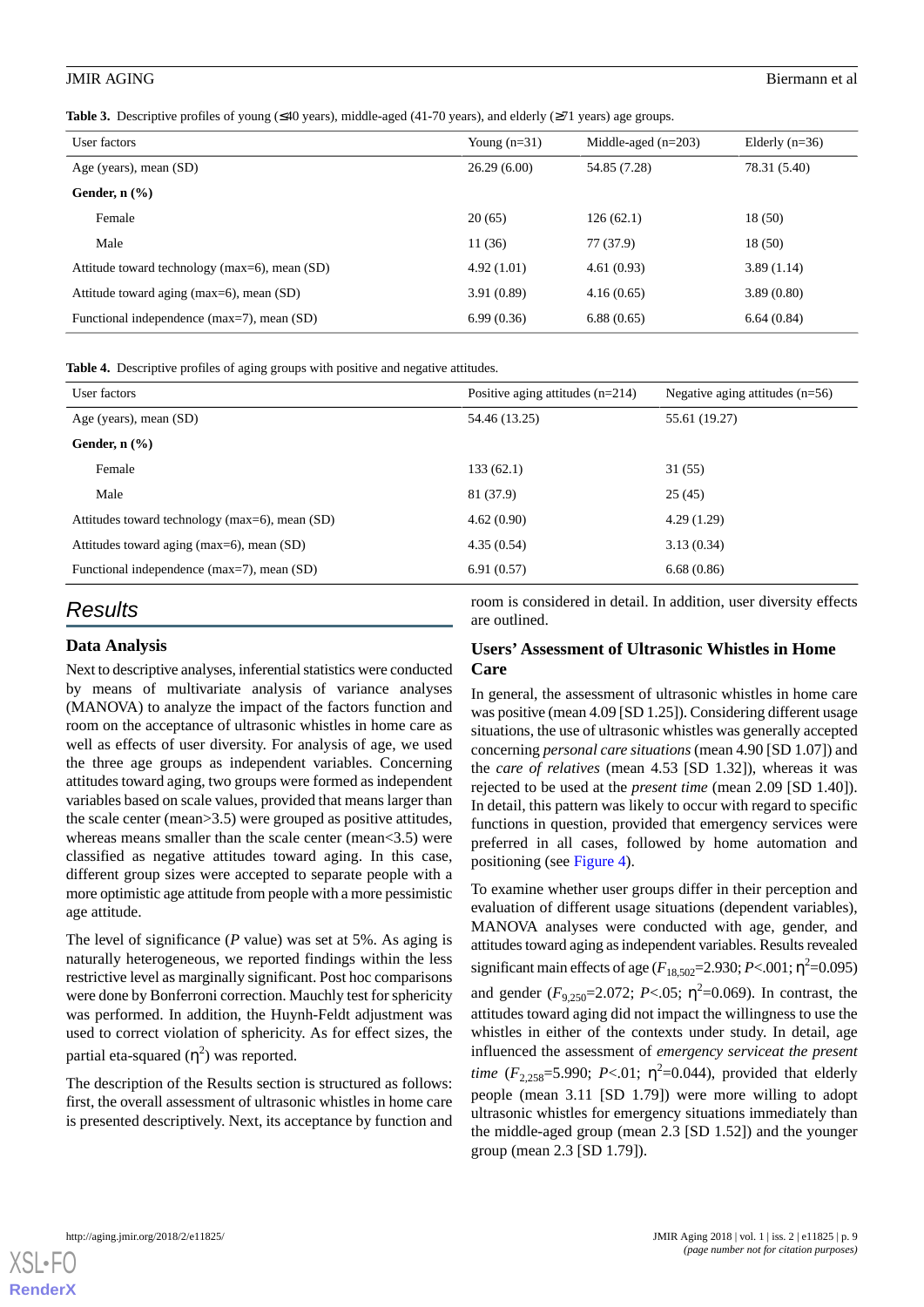<span id="page-9-0"></span>**Figure 4.** The diagram shows the evaluation of ultrasonic whistles referring to usage situations in relation to functional purposes (means).



In addition, age gained an impact on the assessment of positioning at the present time ( $F_{2,258}$ =3.788; P<.05;  $\eta^2$ =0.029). This indicated that older adults tended to give positive evaluations in this context in comparison with both other age groups (older adults: mean 2.52 [SD 1.52]; middle-aged adults: mean 2.11 [SD 1.34]; and younger adults: mean 1.74 [SD 1.43]).

In general, [Figure 5](#page-10-0) shows that installations at *doors*, for example, for home automation, were valued the most (mean 4.29 [SD 1.49]), followed by *wall switches* (mean 4.04 [SD 1.52]), *windows* (mean 3.85 [SD 1.55]), *cupboards* (mean 3.69 [SD 1.56]), *floor mats*(mean 3.61 [SD 1.62]), and *chairs*(mean 3.55 [SD 1.55]). On average, the willingness to embed ultrasonic whistles in floors for fall detection was rather low (mean 3.78 [SD 1.41]). In this context, installations in *doorsills* (mean 3.88 [SD 1.64]) were rather more accepted than in *floor mats (detection;* mean 3.86 [SD 1.66]), *carpets* (mean 3.84 [SD 1.63]), and *floorboards or tiles*(mean 3.81 [SD 1.63]). Referring to specific conditions, the use of ultrasonic whistles in emergency call wristbands was most likely accepted (mean 4.57 [SD 1.26]), particularly concerning situations *when I am alone* (mean 4.9 [SD 1.3]) and *during the day* (mean 4.69 [SD 1.36]) compared with *at night* (mean 4.56 [SD 1.42]) and *at any time* (mean 4.15 [SD 1.56]). Moreover, assessments indicated that the acceptance of positioning systems, such as for fall detection, was slightly higher with regard to *selected parts of the dwelling* (mean 3.64 [SD 1.63]) than *throughout the home* (mean 3.63 [SD 1.65]).

For analyzing user diversity effects on the acceptance of specific installations and conditions as dependent variables, MANOVA analyses were conducted with age, gender, and attitudes toward aging as independent variables. For installations, analyses revealed a significant main effect of age as well as a significant interaction effect of age and attitudes toward aging (see [Table](#page-10-1) [5\)](#page-10-1). Assessments of installations options, for instance doors, were seen rather positive with regard to middle-aged (mean 4.42 [SD 1.37]) compared with young (mean 4.26 [SD 1.67]) and elderly users (mean 3.61 [SD 1.79]). For conditions, no significant omnibus effects were found (see [Table 5\)](#page-10-1).

### **Users' Acceptance by Function and Room**

Overall, the acceptance of ultrasonic whistles in home care was measured by its perceived usefulness and use intention referring to function and room. With regard to the perceived usefulness, ultrasonic whistles were commonly supported, particularly to be used in the bathroom (mean 73%, 197/270), followed by bedroom (mean 66.7%, 180/270) and living room (mean 63.3%, 171/270). In addition, taking into account specific functions, assessment results showed mean values above average (mean>50%), except for the use of positioning systems in bedroom and living room (mean 42.6%, 115/270; see [Figure 6](#page-11-0), left). However, with regard to the use intention, all applications in question were accepted (mean>3.5) though (see [Figure 6](#page-11-0), right). In total, the acceptance of emergency service reached peak levels across room boundaries, particularly in the bathroom (mean 4.98 [SD 1.24]). Slight restrictions were observable with regard to positioning in bedroom (mean 3.85 [SD 1.67]) and living room (mean 3.84 [SD 1.65]).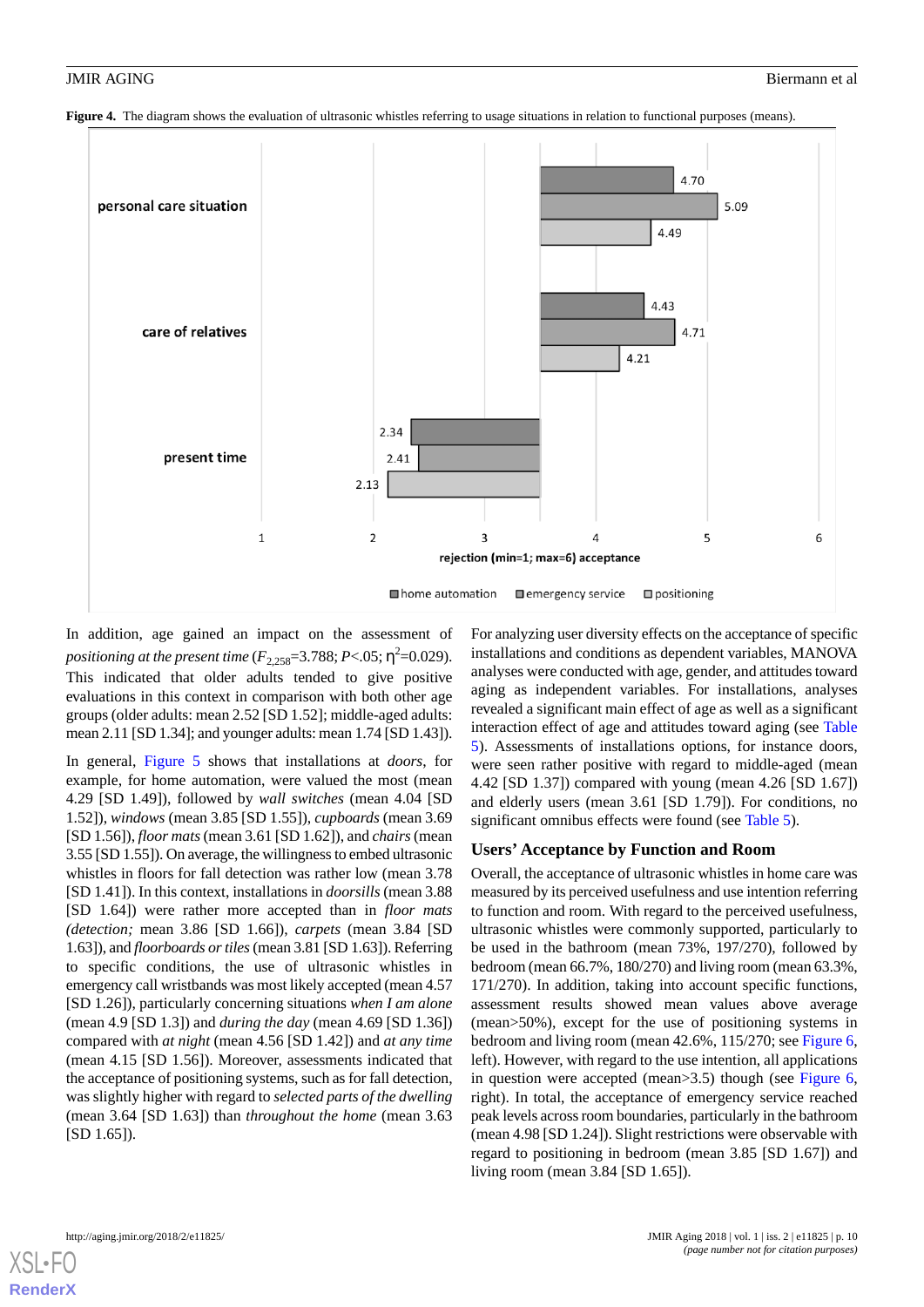<span id="page-10-0"></span>**Figure 5.** The diagram shows the assessment of specific installations and conditions referring to ultrasonic whistles in home care (means).



<span id="page-10-1"></span>Table 5. Multivariate analysis of variance analyses results with age, attitudes toward aging, and gender as independent variables and installations and conditions as dependent variables.

| User factors                   | <b>Installations</b> |           |                       | Conditions      |           |
|--------------------------------|----------------------|-----------|-----------------------|-----------------|-----------|
|                                | $F$ test $(df)$      | $P$ value | $\eta^2$              | $F$ test $(df)$ | $P$ value |
| Age                            | 1.988 (20,500)       | < 01      | 0.074                 | 1.060 (12,508)  | .39       |
| Gender                         | 1.308 (10,249)       | .23       | $\equiv$ <sup>a</sup> | 1.949 (6,253)   | .07       |
| $ATA^b$                        | 0.660(10,249)        | .76       |                       | 1.117(6.253)    | .35       |
| Age $\times$ gender            | 0.942(20,500)        | .53       |                       | 0.839(12,508)   | .61       |
| $Age \times ATA$               | 1.859 (20,500)       | < 0.05    | 0.069                 | 1.250 (12,508)  | .25       |
| Gender $\times$ ATA            | 1.559 (10,249)       | .12       |                       | 1.114(6.253)    | .36       |
| $Age \times gender \times ATA$ | 1.017(20,500)        | .44       |                       | 0.923(12,508)   | .52       |

<sup>a</sup>Not applicable.

<sup>b</sup>ATA: attitudes toward aging.

To test statistical significance of the factors function and room on the acceptance of ultrasonic whistles, a repeated measures analysis of variance was conducted. Overall, measurements revealed a significant main effect of function  $(F_{2,269}=60.444;$ *P*<.001; η<sup>2=</sup>0.183) and room ( $F_{2,269}$ =41.388; *P*<.001; η<sup>2</sup>=0.133) as well as a significant interaction effect of both factors  $(F_{4,269} = 8.701; P < .001; \eta^2 = 0.031)$ . According to effect sizes, the factor function gained the highest impact on the acceptance. In detail, emergency service was valued the most (mean 4.84 [SE 0.08]), followed by home automation (mean 4.38 [SE 0.09]) and positioning (mean 3.98 [SE 0.10]). Considering the factor room, the use of ultrasonic whistles was most likely accepted

in the bathroom (mean 4.57 [SE 0.08]), followed by bedroom (mean 4.35 [SE 0.08]) and living room (mean 4.29 [SE 0.08]). With regard to the interaction of both factors, function and room, the use of emergency services in bathrooms influenced the acceptance of ultrasonic whistles in home care the most (see [Figure 6](#page-11-0), right).

As the factors function and room gain a significant influence on the acceptance of ultrasonic whistles in home care, it is of great interest whether and to what extent assessments differ with regard to diverse user groups, especially as the use of AAL technologies affects sensitive areas of life and, thus, is highly dependent on individual attitudes, demands, and concerns.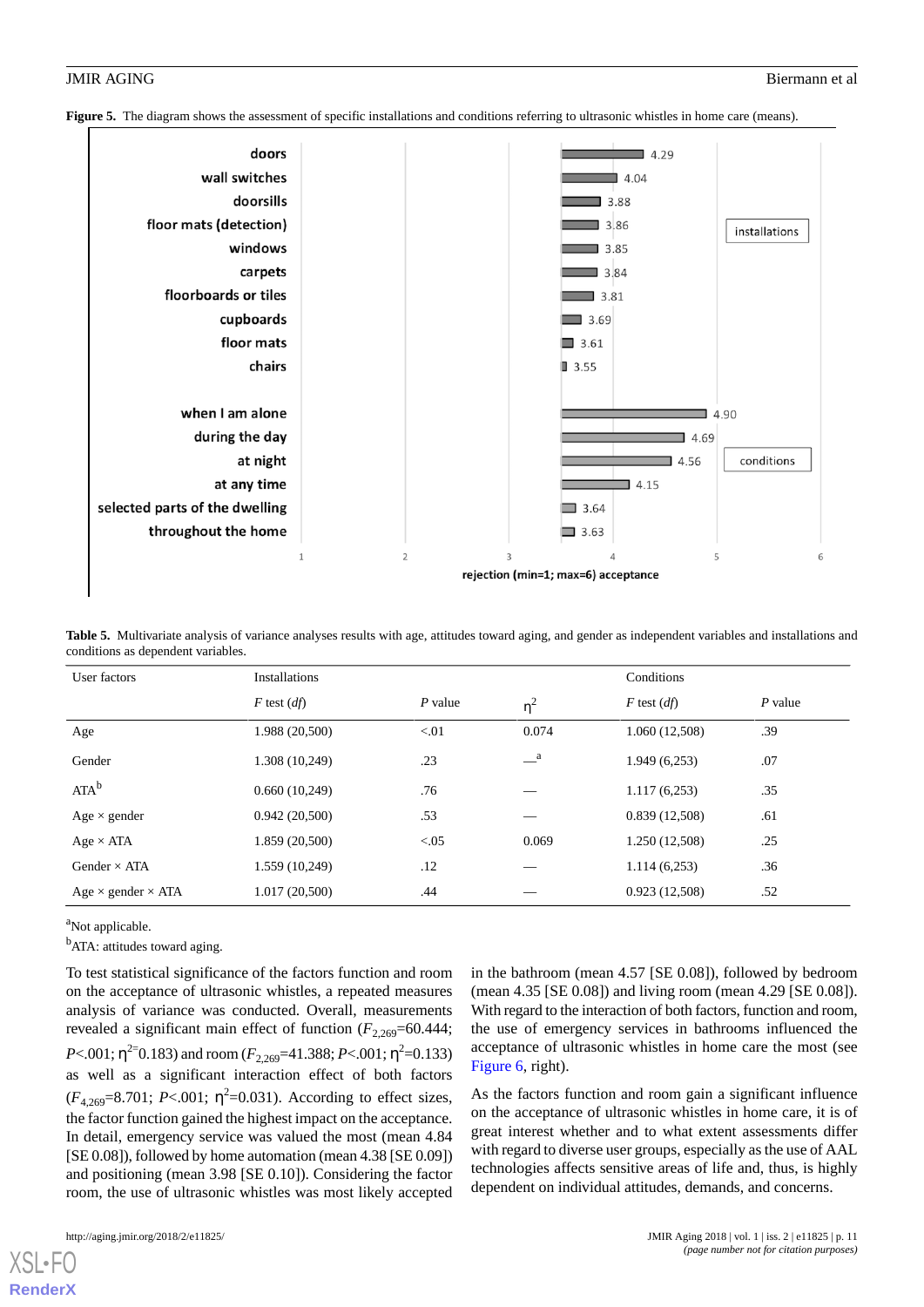<span id="page-11-0"></span>Figure 6. The diagrams show the perceived usefulness (left) and use intention (right) of ultrasonic whistles referring to function and room. For both scales, we used different response options. For the perceived usefulness, we used symbolic answering patterns (smileys, see bottom left), where participants gave their confirmation and rejection by percentages. For the use intention, we used 6-point Likert scales (min=1 "strongly disagree" and max=6 "strongly agree"), where mean values indicated acceptance or rejection (see bottom right).



 $\blacksquare$ bathroom  $\blacksquare$  bedroom  $\blacksquare$  living room

To compare the effect of user characteristics on the acceptance of ultrasonic whistles with regard to different user groups, MANOVA analyses were conducted. Age and attitudes toward aging were taken as independent variables and acceptance as dependent variable. Overall, no age effects were observable. By contrast, analyses showed a significant impact of the factor attitude toward aging  $(F_{3,262}=3.098; P<.05; \eta^2=0.034)$  as well as an interaction effect of age and aging  $(F_{6,526}=2.383; P<.05;$  $\eta^2$ =0.026) on the acceptance. According to this, the acceptance of home automation was related to attitude toward aging  $(F_{1,264}=3.214; P<.1; \eta^2=0.012)$ . In more detail, users with negative attitudes (mean 4.55 [SD 1.39]) accepted ultrasonic whistles more strongly than users with a positive attitude toward aging (mean 4.34 [SD 1.49]); however, these results were significant on the less restrictive level of 10 (*P*<.10).

## *Discussion*

## **Principal Findings**

This study aimed to reveal deeper insights into the user-centered assessment of ultrasonic whistles in home care, with special attention to age and attitude toward aging as AAL installations have a huge potential in the support for elderly care at home. Ultrasonic whistles have the advantage to be installable in existing home environments, thus representing an unobtrusive form of technology support at home. Our main focus was laid on the questions, for what reasons ultrasonic whistles would be

[XSL](http://www.w3.org/Style/XSL)•FO **[RenderX](http://www.renderx.com/)**

perceived as useful at home (RQ1) and at which locations persons would accept ultrasonic whistles (RQ2). In addition, we explored whether user diversity factors, in particular, age and attitudes toward aging affect the assessment of ultrasonic whistles (RQ3).

## **Acceptance of Ultrasonic Whistles**

Overall, the assessment of ultrasonic whistles in home care is positive. In line with previous research, which shows that technology is accepted when the wish of older adults to age in place is respected  $[8,52]$  $[8,52]$  $[8,52]$  and the technology is perceived as useful [\[53](#page-15-17),[54\]](#page-15-18), participants perceived ultrasonic whistles for home automation and for emergency services as highly useful and, as a consequence, reported to have a positive use intention for both contexts. Regarding the use of ultrasonic whistles for positioning, in contrast, the picture was more ambiguous. Participants' evaluated the usefulness of ultrasonic whistles for positioning not that positive, but still they reported their willingness to use it if necessary (although to a lesser extent compared with home automation and emergency; RQ1).

Considering different usage situations, the use of ultrasonic whistles is accepted referring to personal care situations and the care of relatives, whereas it is rejected to be used at the present time. Apparently, the perceived usefulness of AAL systems is limited to the specificity of the caring situation. Participants did not appreciate using the technology at that time, presumably because the majority was in overall good health status and a high functional independence. However, this could also possibly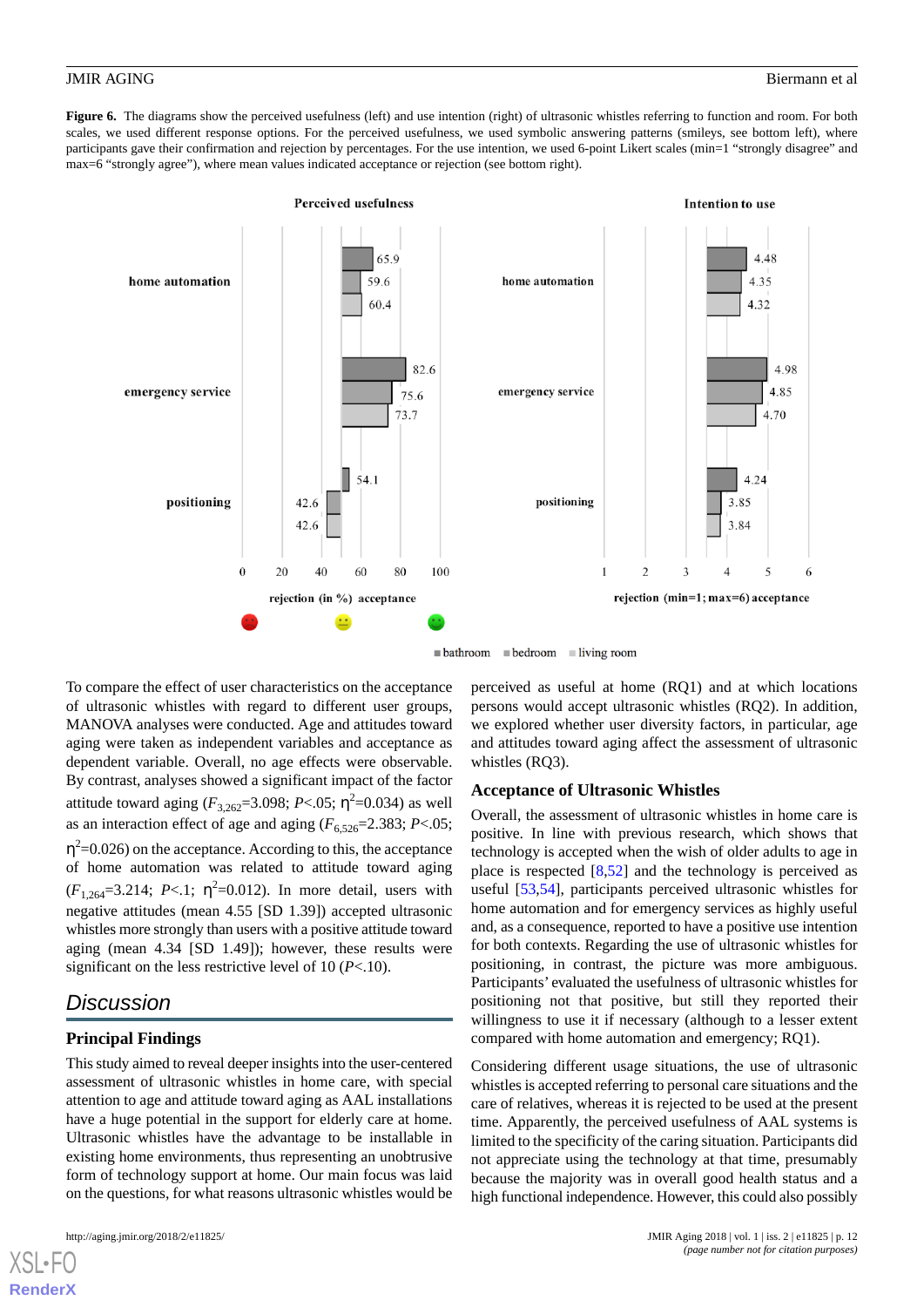be a kind of optimism bias, a psychological phenomenon, according to which individuals believe that they themselves are less vulnerable and less at risk in comparison with other people [[55](#page-15-19)[,56](#page-15-20)].

Confirming previous research on AAL acceptance [[16](#page-14-5)[,17](#page-14-6)], this study's outcomes validate an influence of the factors function and room (RQ2), revealing that the use of ultrasonic whistles as for emergency service in bathroom is commonly preferred, followed by home automation and positioning in bedroom and living room. In contrast, Himmel and Ziefle [\[16](#page-14-5)] demonstrated that AAL acceptance decreases from rather public to private domestic spaces, provided that visual monitoring is accepted least and positioning best. However, in the mentioned paper, AAL acceptance was examined generically, without specifying a particular technology. It might be reasonably assumed that other applications in question as well as the range of functional description cause different assessment results in this context. For example, considering the evaluation of abstract monitoring systems in Himmel and Ziefle's study [\[16](#page-14-5)], contrasting auditive, visual, and positioning technologies that have not been further specified, the acceptance of positioning turns out to be rather positive, whereas it is comparatively low when it comes to assessing a concrete technology such as the use of ultrasonic whistles for fall detection.

Furthermore, the outcomes of this study corroborate that the willingness to use ultrasonic whistles in home care is related to its perceived necessity along with commonly high safety needs, especially with regard to the broad acceptance of emergency services in bathrooms. This shows that older adults are not innovation-averse for age-related technology in general, but rather accept AAL technology that is perceived as useful and improves the quality of their daily life [[52,](#page-15-16)[53](#page-15-17)]. This was also confirmed by the findings in this study. As there is a general wish for aging in place [[8](#page-13-7),[54\]](#page-15-18), it is fair to assume that trade-offs between acceptance-related barriers, such as privacy concerns in intimate spaces, fall in favor of security and risk prevention as well as the opportunity to live independently and self-determined for as long as possible.

With regard to the user's perspective (RQ3), our study results reveal that user diversity plays a minor role in the acceptance of ultrasonic whistles in home care. Although, a trend can be seen that the assessment of single functions differs among user groups, predominantly depending on age and attitudes toward aging which confirms previous studies [[13,](#page-14-2)[44](#page-15-6)]. According to this, the willingness to use home automation is higher by users with negative aging concepts who tend to fear restrictions on health, autonomy, and social life. Hence, there is reason to believe that ultrasonic whistles address heterogeneous user groups, particularly depending on its multifunctionality related to individual attitudes, demands, and concerns.

## **Methodology**

In this research, we used questionnaires to reach a broader sample of participants, both online and as paper-pencil version for those older adults who are not used to using the computer and internet. As participation was voluntary and not gratified, we can rely on a sample that was interested to participate, and according to some comments at the end of the questionnaire,

participants were really motivated to contribute their opinions and expressed a high thematic involvement. Although one can assume honest and deliberate answering patterns by participants, one could critically argue that the sample reflects a group of symptomatic volunteers in terms of good aging, a comparably good health status, and high functional independence.

Having said that, we, thus, cannot exclude that the picture here reflects a kind of best case scenario, with a possible overestimation with respect to the acceptance of technology prevailing in a less biased sample. Future studies should, therefore, direct to including persons with a lesser health status, a more negative aging attitude, and with a lower level of functional interdependence to cover the full picture of aging and AAL technology acceptance.

Another aspect that should be critically considered is assessing the acceptance in scenario-based questionnaires reflects users' acceptance attitudes, which should not automatically be equated to the willingness to use the technology in the end. This might be because of the fact that the vision of using a technology might be impacted by different constraints, circumstances, and takes place at different points in time in comparison with the real use in context. This is of particular impact, as potential usage barriers and perceived benefits can only be reliably assessed if users can actively interact with the ambient environment and *feel* the impact of the ultrasonic whistles in the real context. However, we cannot exclude that users might over- or underemphasize the potentials and pitfalls of ultrasonic whistles if their judgments only rely on the imagination of using it [[36,](#page-15-0)[57\]](#page-15-21).

To achieve an overall understanding of the user's acceptance in this context, further research is needed, particularly with regard to diverse user groups as well as perceived barriers and benefits. Only then it is possible to establish the potential for an accepted technology.

### **Future Research**

In total, the study revealed profound insights into the user-centered assessment of ultrasonic whistles in home care. However, the approach opens up a number of future research duties to complement the understanding of aging in place.

### *Validation in Real Ambient Assisted Living-Settings*

In particular, the comparison of cross-study results revealed assessment shifts concerning the acceptance of AAL technologies in home care. Hence, in line with Wilkowska et al [[36](#page-15-0)], an interconnection between research methods and objects is presumably leading to the conclusion that some factors are more context sensitive than others. On the basis of the assumption that the user-centered assessment of ultrasonic whistles may differ with regard to diverse research models, a multimethod approach is needed, particularly focusing on experimental study designs such as real-life smart home environments. Only then it is possible to enhance user experience by allowing participants to transform their ideas and concepts into reality. In future studies, we will, therefore, investigate in real-life environments (care institutions and private home environments) to what extent hands-on experiences with diverse applications enabled by the implementation of ultrasonic

 $XS$ -FO **[RenderX](http://www.renderx.com/)**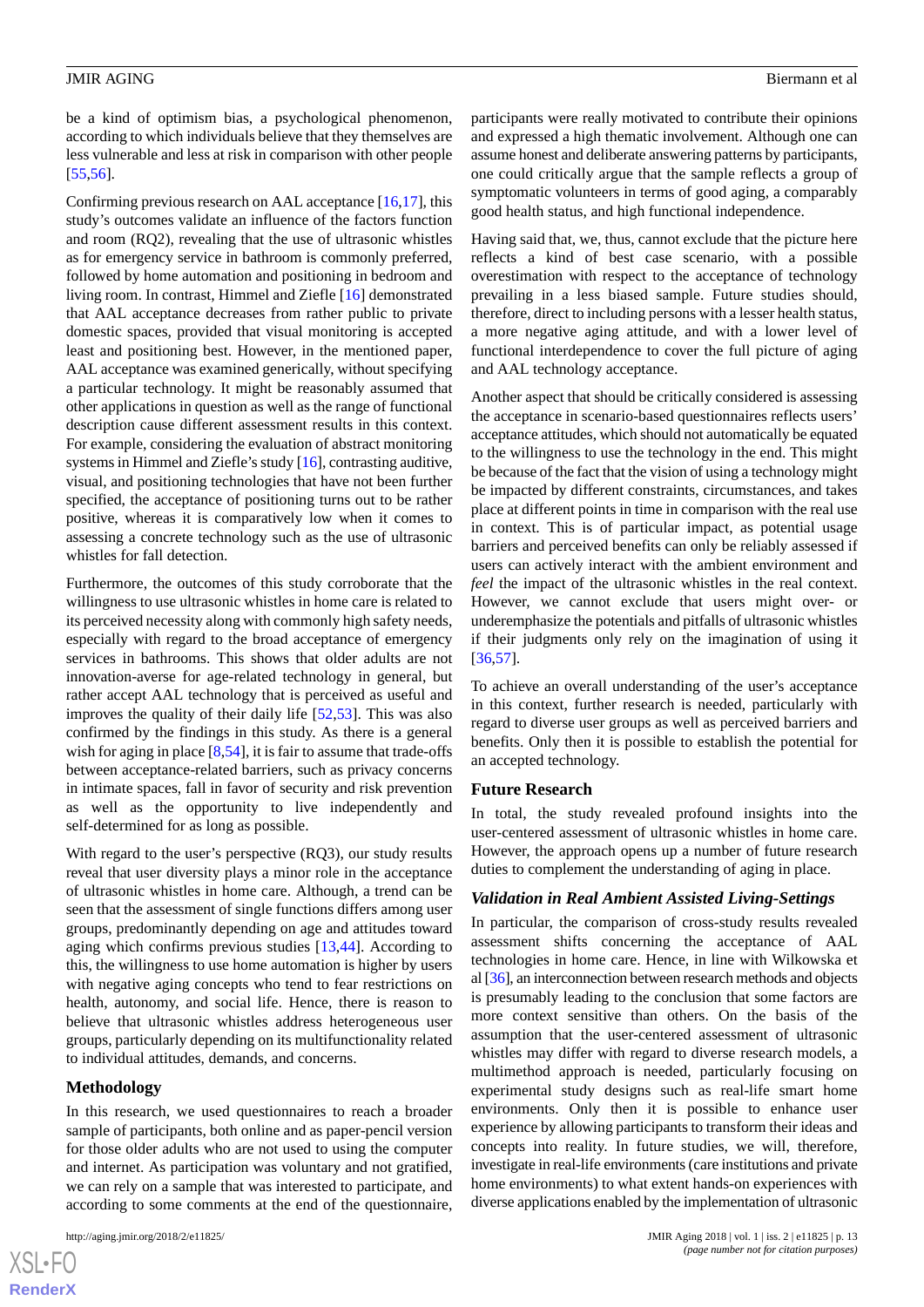whistles change the perception and acceptance of ultrasonic whistles in home care.

## *Sample Composition*

Another point that needs further research is the understanding of user diversity. Although we placed great emphasis on diverse target groups, such as age and health status, the study participants did not represent the group of the very elderly persons, who are definitely a major user group of AAL technologies. In addition, personal experience with AAL technologies was limited to single applications, predominately blood pressure monitors, as the overall health status was rather good. Thus, key findings should be validated, especially considering elderly users with health impairments and disabilities as well as diverse user roles (caregivers vs patients). Furthermore, it would be interesting to address participants of younger age groups as future users to explore individual requirements concerning the use of AAL technologies, using the example of ultrasonic whistles, which may differ because of generational background.

## *Intercultural Perspectives*

Finally, the results of this study are shaped by culture- and country-specific norms, values, and standards of Germany. Beyond that, it would be insightful to compare assessment results against different cultural backgrounds with special attention given to diverse health care systems to contribute to a better understanding of acceptance-related factors in this context. In addition, especially the aging concepts and the value of aging varies across countries, social economies, and political systems [\[58](#page-16-0)]. As a consequence, also the extent of willingness of aged persons toward assistive technologies in the AAL context might vary. An intercultural picture of aging in place in combination with the study of the role and the functionality of AAL technologies is of paramount importance, not only for understanding the intercultural aging in place but also to inform technical designers, media, and policy about a responsible research and innovation, and last but not least, a public information strategy.

## **Acknowledgments**

The authors would like to thank all participants for their patience and openness to share opinions on a novel assistive technology. This study was partly funded by the German Federal Ministry of Education and Research projects Whistle (16SV7530) and Privacy-Aware and Acceptable Lifelogging Services for Older and Frail People (6SV7955).

## **Conflicts of Interest**

<span id="page-13-0"></span>None declared.

## <span id="page-13-1"></span>**References**

- 1. United Nations. World population prospects: the 2017 revision, key findings and advance tables. New York: Department of Economic and Social Affairs, Population, Division; 2017. URL: [https://esa.un.org/unpd/wpp/Publications/Files/](https://esa.un.org/unpd/wpp/Publications/Files/WPP2017_KeyFindings.pdf) [WPP2017\\_KeyFindings.pdf](https://esa.un.org/unpd/wpp/Publications/Files/WPP2017_KeyFindings.pdf) [accessed 2018-11-23] [\[WebCite Cache ID 748y29UyC\]](http://www.webcitation.org/

                                            748y29UyC)
- <span id="page-13-3"></span><span id="page-13-2"></span>2. Destatis. Germany's population by 2060. Results of the 13th coordinated population projection.: Federal Statistical Office of Germany; 2015. URL: [https://www.destatis.de/EN/Publications/Specialized/Population/](https://www.destatis.de/EN/Publications/Specialized/Population/GermanyPopulation2060_5124206159004.pdf?__blob=publicationFile) [GermanyPopulation2060\\_5124206159004.pdf?\\_\\_blob=publicationFile](https://www.destatis.de/EN/Publications/Specialized/Population/GermanyPopulation2060_5124206159004.pdf?__blob=publicationFile) [accessed 2018-11-23] [\[WebCite Cache ID](http://www.webcitation.org/

                                            7493ADiej) [7493ADiej\]](http://www.webcitation.org/

                                            7493ADiej)
- <span id="page-13-4"></span>3. World Health Organization. The global burden of chronic. 2018. URL: [http://www.who.int/nutrition/topics/2\\_background/](http://www.who.int/nutrition/topics/2_background/en/) [en/](http://www.who.int/nutrition/topics/2_background/en/) [accessed 2018-11-23] [[WebCite Cache ID 6zzhap2nD](http://www.webcitation.org/

                                            6zzhap2nD)]
- <span id="page-13-5"></span>4. Pickard L. A growing care gap? The supply of unpaid care for older people by their adult children in England to 2032. Ageing Soc 2015;35(01):96-123. [doi: [10.1017/S0144686X13000512\]](http://dx.doi.org/10.1017/S0144686X13000512)
- <span id="page-13-6"></span>5. Destatis. People in need of long-term care. 2018. URL: [https://www.destatis.de/EN/FactsFigures/SocietyState/Health/](https://www.destatis.de/EN/FactsFigures/SocietyState/Health/LongTermCare/Tables/PeopleLongTermCare.html;jsessionid=05B68F7771076818D35F79DE61C61B56.InternetLive2) [LongTermCare/Tables/PeopleLongTermCare.html;jsessionid=05B68F7771076818D35F79DE61C61B56.InternetLive2](https://www.destatis.de/EN/FactsFigures/SocietyState/Health/LongTermCare/Tables/PeopleLongTermCare.html;jsessionid=05B68F7771076818D35F79DE61C61B56.InternetLive2) [accessed 2018-11-23] [\[WebCite Cache ID 6zzhxHuMI](http://www.webcitation.org/

                                            6zzhxHuMI)]
- <span id="page-13-7"></span>6. Vasunilashorn S, Steinman BA, Liebig PS, Pynoos J. Aging in place: evolution of a research topic whose time has come. J Aging Res 2012;2012:1-6 [[FREE Full text](https://dx.doi.org/10.1155/2012/120952)] [doi: [10.1155/2012/120952](http://dx.doi.org/10.1155/2012/120952)] [Medline: [22175020](http://www.ncbi.nlm.nih.gov/entrez/query.fcgi?cmd=Retrieve&db=PubMed&list_uids=22175020&dopt=Abstract)]
- <span id="page-13-8"></span>7. Kleinberger T, Becker M, Ras E, Holzinger A, Müller P. Ambient intelligence in assisted living: enable elderly people to handle future interfaces. Berlin: Springer; 2007 Presented at: 4th International Conference on Universal Access in Human-Computer Interaction, UAHCI (Held as Part of HCI International); July 22-27; Beijing, China p. 103-112.
- <span id="page-13-9"></span>8. Wiles JL, Leibing A, Guberman N, Reeve J, Allen RE. The meaning of "aging in place" to older people. The Gerontologist 2012;52(3):357-366. [doi: [10.1093/geront/gnr098](http://dx.doi.org/10.1093/geront/gnr098)] [Medline: [21983126](http://www.ncbi.nlm.nih.gov/entrez/query.fcgi?cmd=Retrieve&db=PubMed&list_uids=21983126&dopt=Abstract)]
- 9. Ibargüen JM, Lewandowski R, Gerhardy C, Schomburg WK. Position detection with micro whistles. Piscataway, NJ: IEEE; 2013 Presented at: The 17th International Conference on Solid-State Sensors, Actuators and Microsystems; June 16-20; Barcelona, Spain p. 940-943.
- 10. Gerhardy C. Ultraschallerzeugende Mikrostrukturen für batterielose Fernbedienungen [Ultrasonic microstructures for remote control without batteries]. 2009. URL: http://publications.rwth-aachen.de/record/51306/files/Gerhardy Christof. [pdf](http://publications.rwth-aachen.de/record/51306/files/Gerhardy_Christof.pdf) [accessed 2018-11-26] [[WebCite Cache ID 707ChamG6\]](http://www.webcitation.org/

                                            707ChamG6)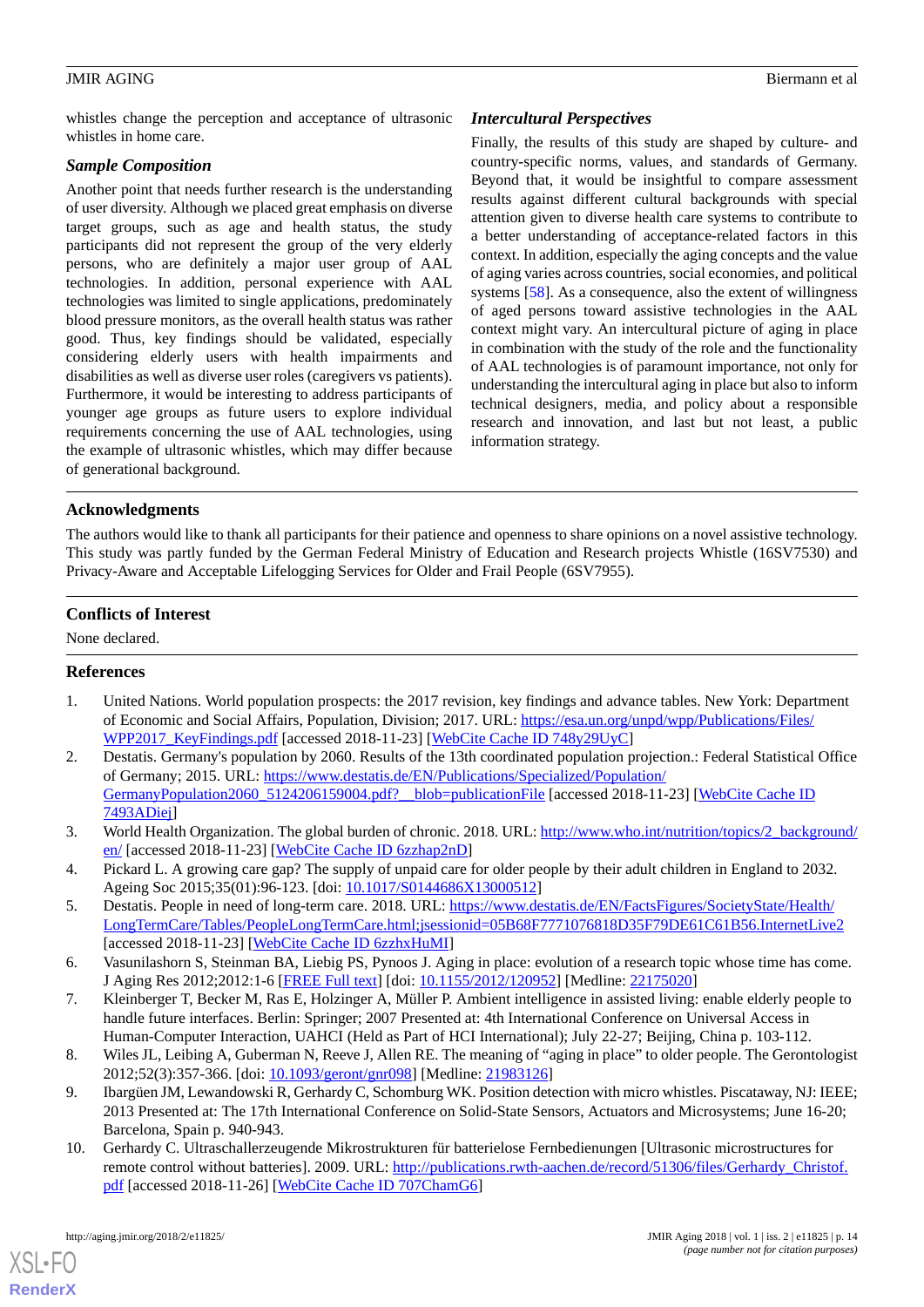- <span id="page-14-0"></span>11. Ziefle M, Schaar AK. Technology acceptance by patients: empowerment and stigma. In: van Hoof J, Demiris G, Wouters E, editors. Handbook of smart homes, health care and well-being. Switzerland: Springer International Publishing; 2014:167-177.
- <span id="page-14-1"></span>12. Wilkowska W, Gaul S, Ziefle M. A small but significant difference – The role of gender on acceptance of medical assistive technologies. Berlin: Springer; 2010 Presented at: 6th Symposium of the Workgroup Human-Computer Interaction and Usability Engineering, USAB; November 4-5; Klagenfurt, Austria p. 82-100.
- <span id="page-14-2"></span>13. Arning K, Ziefle M. Different perspectives on technology acceptance: the role of technology type and age. Berlin: Springer; 2009 Presented at: 5th Symposium of the Workgroup Human-Computer Interaction and Usability Engineering of the Austrian Computer Society, USAB; November 9-10; Linz, Austria p. 20-41.
- <span id="page-14-4"></span><span id="page-14-3"></span>14. Himmel S, Ziefle M, Lidynia C, Holzinger A. Older users' wish list for technology attributes: a comparison of household and medical technologies. Berlin: Springer; 2013 Presented at: International Conference on Availability, Reliability, and Security; September 2-6; Regensburg, Germany p. 16-27.
- <span id="page-14-5"></span>15. van Heek J, Himmel S, Ziefle M. Helpful but spooky? Acceptance of AAL-systems contrasting user groups with focus on disabilities and care needs. 2017 Presented at: Proceedings of the 3rd International Conference on Information and Communication Technologies for Ageing Well and e-Health; April 28-29; Porto, Portugal p. 78-90.
- <span id="page-14-6"></span>16. Himmel S, Ziefle M. Smart home medical technologies: users' requirements for conditional acceptance. I-Com 2016;15(1):39-50. [doi: [10.1515/icom-2016-0007](http://dx.doi.org/10.1515/icom-2016-0007)]
- <span id="page-14-7"></span>17. Ziefle M, Himmel S, Wilkowska W. When your living space knows what you do: acceptance of medical home monitoring by different technologies. Berlin: Springer; 2011 Presented at: 7th Conference of the Workgroup Human-Computer Interaction and Usability Engineering of the Austrian Computer Society, USAB; November 25-26; Graz, Austria p. 607-624.
- <span id="page-14-8"></span>18. Destatis. Wiesbaden: Federal Statistical Office of Germany; 2016. Older people in Germany and the EU URL: [https://www.](https://www.bmfsfj.de/blob/113952/83dbe067b083c7e8475309a88da89721/aeltere-menschen-in-deutschland-und-in-der-eu-englisch-data.pdf) [bmfsfj.de/blob/113952/83dbe067b083c7e8475309a88da89721/aeltere-menschen-in-deutschland-und-in-der-eu-englisch-data.](https://www.bmfsfj.de/blob/113952/83dbe067b083c7e8475309a88da89721/aeltere-menschen-in-deutschland-und-in-der-eu-englisch-data.pdf) [pdf](https://www.bmfsfj.de/blob/113952/83dbe067b083c7e8475309a88da89721/aeltere-menschen-in-deutschland-und-in-der-eu-englisch-data.pdf) [accessed 2018-11-28] [[WebCite Cache ID 74GURB6Ba\]](http://www.webcitation.org/

                                            74GURB6Ba)
- <span id="page-14-10"></span><span id="page-14-9"></span>19. Centers for Disease Control and Prevention. Healthy Places Terminology. 2018. URL: [https://www.cdc.gov/healthyplaces/](https://www.cdc.gov/healthyplaces/terminology.htm) [terminology.htm](https://www.cdc.gov/healthyplaces/terminology.htm) [accessed 2018-11-26] [[WebCite Cache ID 6zziV6N5A](http://www.webcitation.org/

                                            6zziV6N5A)]
- <span id="page-14-11"></span>20. Oswald F, Jopp D, Rott C, Wahl HW. Is aging in place a resource for or risk to life satisfaction? Gerontologist 2010;51(2):238-250. [doi: [10.1093/geront/gnq096](http://dx.doi.org/10.1093/geront/gnq096)] [Medline: [21097552\]](http://www.ncbi.nlm.nih.gov/entrez/query.fcgi?cmd=Retrieve&db=PubMed&list_uids=21097552&dopt=Abstract)
- <span id="page-14-12"></span>21. Ahn M, Kwon HJ, Kang J. Supporting aging-in-place well: findings from a cluster analysis of the reasons for aging-in-place and perceptions of well-being. J Appl Gerontol 2017;00:1-27. [doi: [10.1177/0733464817748779](http://dx.doi.org/10.1177/0733464817748779)] [Medline: [29277156\]](http://www.ncbi.nlm.nih.gov/entrez/query.fcgi?cmd=Retrieve&db=PubMed&list_uids=29277156&dopt=Abstract)
- <span id="page-14-13"></span>22. Cook DJ. Health monitoring and assistance to support aging in place. J Univers Comput Sci 2006;12(1):15-29. [doi: [10.3217/jucs-012-01-0015\]](http://dx.doi.org/10.3217/jucs-012-01-0015)
- <span id="page-14-14"></span>23. van Hoof J, Demiris G, Wouters EJ, editors. Handbook of smart homes, health care and well-being. : Springer International Publishing; 2017.
- <span id="page-14-15"></span>24. Rashidi P, Mihailidis A. A survey on ambient-assisted living tools for older adults. IEEE J Biomed Health Inform 2013 May;17(3):579-590. [Medline: [24592460](http://www.ncbi.nlm.nih.gov/entrez/query.fcgi?cmd=Retrieve&db=PubMed&list_uids=24592460&dopt=Abstract)]
- <span id="page-14-17"></span><span id="page-14-16"></span>25. Augusto JC. Smart homes as a vehicle for AAL. In: Augusto JC, Huch M, Kameas A, Maitland J, McCullagh P, Roberts J, editors. Handbook of ambient assisted living. Technology for healthcare, rehabilitation and well-being. Amsterdam: IOS Press; 2012:387-388.
- 26. Skubic M, Alexander G, Popescu M, Rantz M, Keller J. A smart home application to eldercare: current status and lessons learned. Technol Health Care 2009;17(3):183-201. [doi: [10.3233/THC-2009-0551\]](http://dx.doi.org/10.3233/THC-2009-0551) [Medline: [19641257\]](http://www.ncbi.nlm.nih.gov/entrez/query.fcgi?cmd=Retrieve&db=PubMed&list_uids=19641257&dopt=Abstract)
- 27. Weiser M. The Computer for the 21st Century. Sci Am 1991;265(3):94-104. [doi: [10.1038/scientificamerican0991-94](http://dx.doi.org/10.1038/scientificamerican0991-94)]
- <span id="page-14-18"></span>28. Zamora-Izquierdo MA, Santa J, Gómez-Skarmeta AF. An integral and networked home automation solution for indoor ambient intelligence. IEEE Perv Comp 2010;9(4):66-77. [doi: [10.1109/MPRV.2010.20](http://dx.doi.org/10.1109/MPRV.2010.20)]
- 29. Stone EE, Skubic M. Fall detection in homes of older adults using the Microsoft Kinect. IEEE J Biomed Health Inform 2015;19(1):290-301. [doi: [10.1109/JBHI.2014.2312180\]](http://dx.doi.org/10.1109/JBHI.2014.2312180) [Medline: [24733032\]](http://www.ncbi.nlm.nih.gov/entrez/query.fcgi?cmd=Retrieve&db=PubMed&list_uids=24733032&dopt=Abstract)
- <span id="page-14-19"></span>30. Memon M, Wagner SR, Pedersen CF, Beevi FH, Hansen FO. Ambient assisted living healthcare frameworks, platforms, standards, and quality attributes. Sensors 2014;14(3):4312-4341. [doi: [10.3390/s140304312](http://dx.doi.org/10.3390/s140304312)] [Medline: [24599192](http://www.ncbi.nlm.nih.gov/entrez/query.fcgi?cmd=Retrieve&db=PubMed&list_uids=24599192&dopt=Abstract)]
- <span id="page-14-20"></span>31. Hristova A, Bernardos AM, Casar JR. Context-aware services for ambient assisted living: a case-study. 2008 Presented at: First International Symposium on Applied Sciences on Biomedical and Communication Technologies; October 25-28; Aalborg, Denmark p. 1-5.
- <span id="page-14-21"></span>32. Beringer R, Sixsmith A, Campo M, Brown J, McCloskey R. The "acceptance" of ambient assisted living: developing an alternate methodology to this limited research lens. Berlin: Springer; 2011 Presented at: 9th International Conference on Smart Homes and Health Telematics, ICOST; June 20-22; Montreal, Canada p. 161-167.
- 33. Gövercin M, Meyer S, Schellenbach M, Steinhagen-Thiessen E, Weiss B, Haesner M. SmartSenior@home: acceptance of an integrated ambient assisted living system. Results of a clinical field trial in 35 households. Inform Health Soc Care 2016;41(4):430-447. [doi: [10.3109/17538157.2015.1064425\]](http://dx.doi.org/10.3109/17538157.2015.1064425) [Medline: [26809357](http://www.ncbi.nlm.nih.gov/entrez/query.fcgi?cmd=Retrieve&db=PubMed&list_uids=26809357&dopt=Abstract)]
- 34. Sun H, De Florio V, Gui N, Blondia C. The missing ones: key ingredients towards effective ambient assisted living systems. J Ambient Intell Smart Environ 2010;2(2):109-120. [doi: [10.3233/AIS-2010-0062\]](http://dx.doi.org/10.3233/AIS-2010-0062)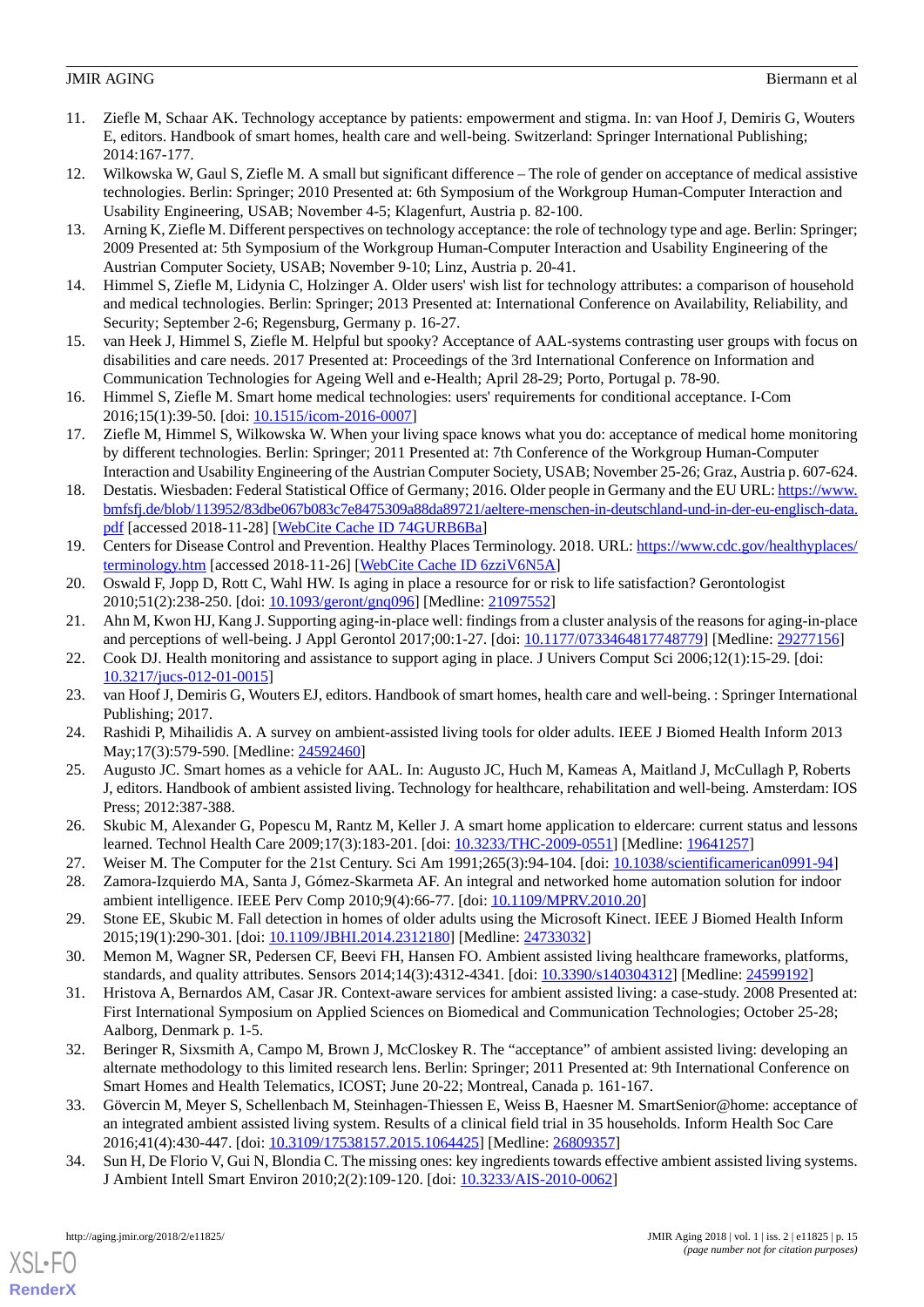- 35. van Heek J, Himmel S, Ziefle M. Privacy, data security, and the acceptance of AAL-systems a user-specific perspective. Cham: Springer International Publishing; 2017 Presented at: Third International Conference, ITAP (Held as Part of HCI International); July 9-14; Vancouver, BC, Canada p. 38-56.
- <span id="page-15-0"></span>36. Wilkowska W, Ziefle M, Himmel S. Perceptions of personal privacy in smart home technologies: do user assessments vary depending on the research method? Switzerland: Springer International Publishing; 2015 Presented at: Third International Conference, HAS (Held as Part of HCI International); August 2-7; Los Angeles, CA, USA p. 592-603.
- <span id="page-15-2"></span><span id="page-15-1"></span>37. Demiris G, Rantz MJ, Aud MA, Marek KD, Tyrer HW, Skubic M, et al. Older adults' attitudes towards and perceptions of "smart home" technologies: a pilot study. Med Inform Internet Med 2004;29(2):87-94. [doi: [10.1080/14639230410001684387\]](http://dx.doi.org/10.1080/14639230410001684387) [Medline: [15370989](http://www.ncbi.nlm.nih.gov/entrez/query.fcgi?cmd=Retrieve&db=PubMed&list_uids=15370989&dopt=Abstract)]
- <span id="page-15-3"></span>38. Davis FD. Perceived usefulness, perceived ease of use, and user acceptance of information technology. MIS Q 1989;13(3):319-340. [doi: [10.2307/249008\]](http://dx.doi.org/10.2307/249008)
- <span id="page-15-4"></span>39. Venkatesh V, Morris MG, Davis GB, Davis FD. User acceptance of information technology: toward a unified view. MIS Q 2003;27(3):425-478. [doi: [10.2307/30036540](http://dx.doi.org/10.2307/30036540)]
- <span id="page-15-5"></span>40. Biermann H, Himmel S, Offermann-van Heek J, Ziefle M. User-specific concepts of aging – a qualitative approach on AAL-acceptance regarding ultrasonic whistles. Cham: Springer; 2018 Presented at: 4th International Conference, ITAP (Held as Part of HCI International); July 15-20; Las Vegas, NV, USA p. 231-249. [doi: [10.1007/978-3-319-92037-5\\_18](http://dx.doi.org/10.1007/978-3-319-92037-5_18)]
- <span id="page-15-7"></span>41. Mitzner TL, Boron JB, Fausset CB, Adams AE, Charness N, Czaja SJ, et al. Older adults talk technology: technology usage and attitudes. Comput Human Behav 2010;26(6):1710-1721. [doi: [10.1016/j.chb.2010.06.020\]](http://dx.doi.org/10.1016/j.chb.2010.06.020) [Medline: [20967133\]](http://www.ncbi.nlm.nih.gov/entrez/query.fcgi?cmd=Retrieve&db=PubMed&list_uids=20967133&dopt=Abstract)
- <span id="page-15-8"></span>42. Wilkowska W, Ziefle M. User diversity as a challenge for the integration of medical technology into future smart home environments. In: Ziefle M, Röcker C, editors. Human-centered design of e-health technologies: concepts, methods and applications. Hershey: IGI Global; 2011:96-126.
- <span id="page-15-6"></span>43. Gaul S, Ziefle M. Smart home technologies: insights into generation-specific acceptance motives. Berlin: Springer; 2009 Presented at: 5th Symposium of the Workgroup Human-Computer Interaction and Usability Engineering of the Austrian Computer Society, USAB; November 9-10; Linz, Austria p. 312-332.
- <span id="page-15-9"></span>44. Schomakers E, Offermann-van Heek J, Ziefle M. Attitudes Towards Aging and the Acceptance of ICT for Aging in Place. Cham: Springer; 2018 Presented at: 4th International Conference, ITAP (Held as Part of HCI International); July 15–20; Las Vegas, NV, USA p. 149-169. [doi: [10.1007/978-3-319-92034-4\\_12](http://dx.doi.org/10.1007/978-3-319-92034-4_12)]
- <span id="page-15-12"></span><span id="page-15-10"></span>45. Czaja SJ, Charness N, Fisk AD, Hertzog C, Nair SN, Rogers WA, et al. Factors predicting the use of technology: findings from the Center for Research and Education on Aging and Technology Enhancement (CREATE). Psychol Aging 2006;21(2):333-352 [[FREE Full text](http://europepmc.org/abstract/MED/16768579)] [doi: [10.1037/0882-7974.21.2.333\]](http://dx.doi.org/10.1037/0882-7974.21.2.333) [Medline: [16768579](http://www.ncbi.nlm.nih.gov/entrez/query.fcgi?cmd=Retrieve&db=PubMed&list_uids=16768579&dopt=Abstract)]
- <span id="page-15-11"></span>46. Granger CV, Ottenbacher KJ, Fiedler RC. The uniform data system for medical rehabilitation. Am J Phys Med Rehabil 1995;74(1):62-66. [Medline: [7873116](http://www.ncbi.nlm.nih.gov/entrez/query.fcgi?cmd=Retrieve&db=PubMed&list_uids=7873116&dopt=Abstract)]
- 47. Tesch-Römer C, Wurm S, Hoff A, Engstler H. Die zweite Welle des Alterssurveys: Errhebungsdesign und Instrumente [Aging survey 2.0: design and tools]. 2002. URL: [https://www.dza.de/fileadmin/dza/pdf/Diskussionspapier\\_Nr\\_35.pdf](https://www.dza.de/fileadmin/dza/pdf/Diskussionspapier_Nr_35.pdf) [accessed 2018-11-28] [\[WebCite Cache ID 74GUyBIPc](http://www.webcitation.org/

                                            74GUyBIPc)]
- <span id="page-15-14"></span><span id="page-15-13"></span>48. Himmel S, Zaunbrecher B, Wilkowska W, Ziefle M. The youth of today designing the smart city of tomorrow: challenges to future mobility, energy, and city climate. Switzerland: Springer International Publishing; 2014 Presented at: 16th International Conference, HCI International; June 22-27; Heraklion, Crete, Greece p. 389-400.
- <span id="page-15-15"></span>49. Destatis. Current population. 2018. URL: [https://www.destatis.de/EN/FactsFigures/SocietyState/Population/](https://www.destatis.de/EN/FactsFigures/SocietyState/Population/CurrentPopulation/CurrentPopulation.html;jsessionid=A9F8A9E8520A26B0B49430E5F3099C51.InternetLive1) [CurrentPopulation/CurrentPopulation.html;jsessionid=A9F8A9E8520A26B0B49430E5F3099C51.InternetLive1](https://www.destatis.de/EN/FactsFigures/SocietyState/Population/CurrentPopulation/CurrentPopulation.html;jsessionid=A9F8A9E8520A26B0B49430E5F3099C51.InternetLive1) [accessed 2018-11-26] [\[WebCite Cache ID 70C9xWxfj](http://www.webcitation.org/

                                            70C9xWxfj)]
- <span id="page-15-17"></span><span id="page-15-16"></span>50. Destatis. 17% of the population with academic degree. 2018. URL: [https://www.destatis.de/EN/FactsFigures/SocietyState/](https://www.destatis.de/EN/FactsFigures/SocietyState/EducationResearchCulture/EducationalLevel/AcademicDegree.html) [EducationResearchCulture/EducationalLevel/AcademicDegree.html](https://www.destatis.de/EN/FactsFigures/SocietyState/EducationResearchCulture/EducationalLevel/AcademicDegree.html) [accessed 2018-11-26] [[WebCite Cache ID 6zzigjeXF\]](http://www.webcitation.org/

                                            6zzigjeXF)
- 51. Sackmann R, Winkler O. Technology generations revisited: the internet generation. Gerontechnology 2013;11(4):493-503. [doi: [10.4017/gt.2013.11.4.002.00\]](http://dx.doi.org/10.4017/gt.2013.11.4.002.00)
- <span id="page-15-18"></span>52. Melenhorst AS, Rogers WA, Bouwhuis DG. Older adults' motivated choice for technological innovation: evidence for benefit-driven selectivity. Psychol Aging 2006 Mar;21(1):190-195. [doi: [10.1037/0882-7974.21.1.190](http://dx.doi.org/10.1037/0882-7974.21.1.190)] [Medline: [16594804\]](http://www.ncbi.nlm.nih.gov/entrez/query.fcgi?cmd=Retrieve&db=PubMed&list_uids=16594804&dopt=Abstract)
- <span id="page-15-19"></span>53. Melenhorst AS, Rogers WA, Fisk AD. When will technology in the home improve the quality of life for older adults? In: Wahl HW, Tesch-Römer C, Hoff A, editors. New dynamics in old age: individual, environmental and societal perspectives. London: Routledge; 2017:253-270.
- <span id="page-15-21"></span><span id="page-15-20"></span>54. Elers P, Hunter I, Whiddett D, Lockhart C, Guesgen H, Singh A. User requirements for technology to assist aging in place: qualitative study of older people and their informal support networks. JMIR Mhealth Uhealth 2018;6(6):e10741 [[FREE](http://mhealth.jmir.org/2018/6/e10741/) [Full text\]](http://mhealth.jmir.org/2018/6/e10741/) [doi: [10.2196/10741\]](http://dx.doi.org/10.2196/10741) [Medline: [29875083](http://www.ncbi.nlm.nih.gov/entrez/query.fcgi?cmd=Retrieve&db=PubMed&list_uids=29875083&dopt=Abstract)]
- 55. Cho H, Lee JS, Chung S. Optimistic bias about online privacy risks: testing the moderating effects of perceived controllability and prior experience. Comput Human Behav 2010;26(5):987-995. [doi: [10.1016/j.chb.2010.02.012](http://dx.doi.org/10.1016/j.chb.2010.02.012)]
- 56. Shepperd JA, Carroll P, Grace J, Terry M. Exploring the causes of comparative optimism. Psychol Belg 2002;42(1/2):65-98.
- 57. Cvrcek D, Kumpost M, Matyas V, Danezis G. A study on the value of location privacy. New York: ACM; 2006 Presented at: Proceedings of the 5th ACM Workshop on Privacy in Electronic Society; October 30; Alexandria, Virginia, USA p. 109-118.